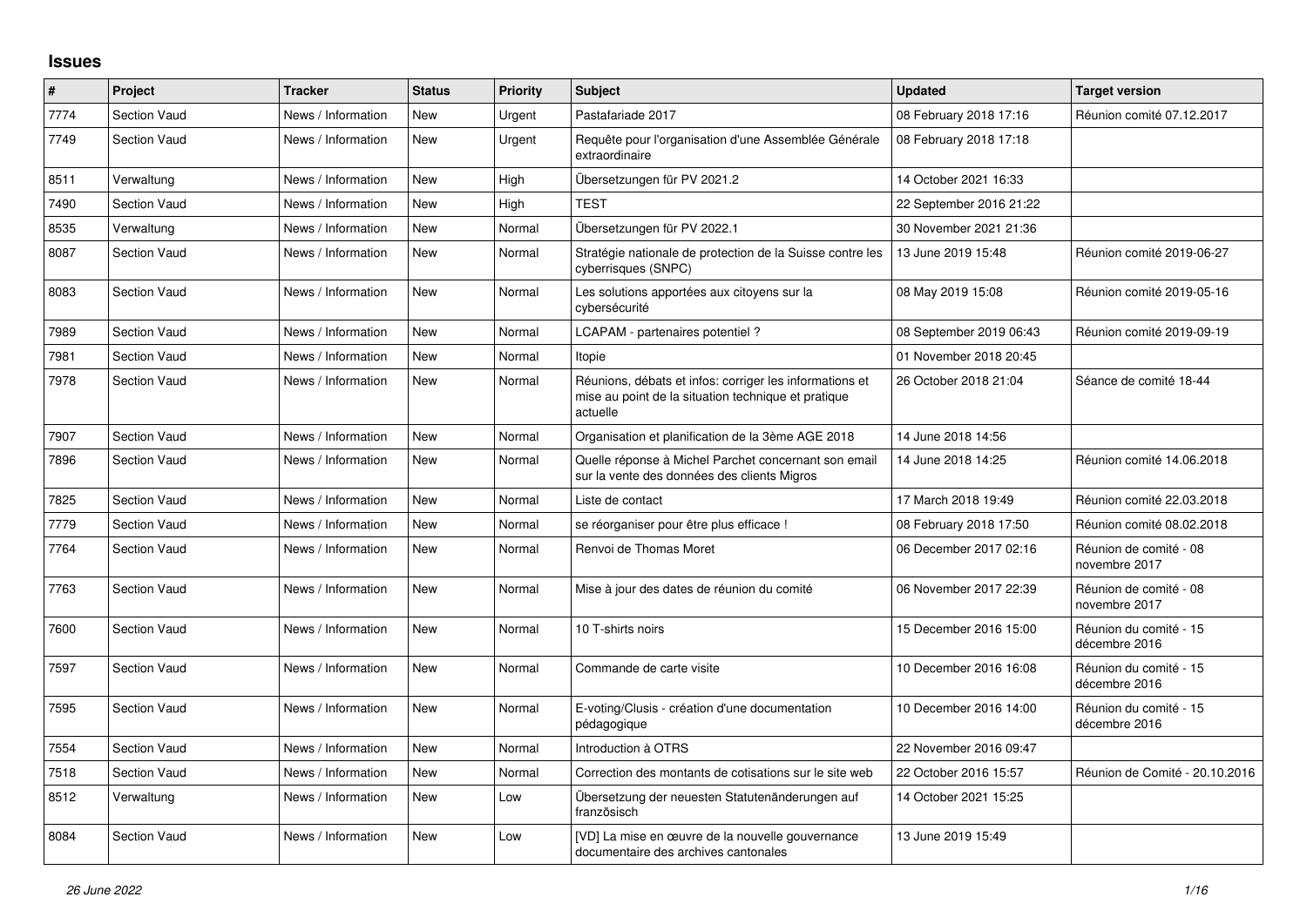| $\#$ | Project                           | <b>Tracker</b>      | <b>Status</b>            | <b>Priority</b> | <b>Subject</b>                                                                       | <b>Updated</b>          | <b>Target version</b>              |
|------|-----------------------------------|---------------------|--------------------------|-----------------|--------------------------------------------------------------------------------------|-------------------------|------------------------------------|
| 8553 | Digitale Infrastruktur            | Bug / Feature       | Needs<br>Feedback        | Urgent          | Newsletterversand Members-CiviCRM<br>hängt/unzureichende Zustellquote                | 03 April 2022 23:06     |                                    |
| 8045 | Digitale Infrastruktur            | Bug / Feature       | New                      | Urgent          | ZipCode sowie Abesenden der Anmeldung im Discourse<br>mit 500 internal Fehler        | 19 December 2019 01:51  |                                    |
| 8552 | Digitale Infrastruktur            | Bug / Feature       | <b>New</b>               | High            | Überprüfung Newsletterformular DE An/Abmeldung                                       | 24 March 2022 11:32     |                                    |
| 7833 | Digitale Infrastruktur            | Bug / Feature       | <b>Needs</b><br>Feedback | High            | Agenda der Website zeigt Termine nicht an & teilweise<br>mit schlechter Darstellung  | 29 March 2018 12:32     |                                    |
| 7761 | Digitale Infrastruktur            | Bug / Feature       | Needs Work               | High            | OTRS überlebt Neustarts des Containers nicht                                         | 19 December 2019 01:49  |                                    |
| 8545 | Digitale Infrastruktur            | Bug / Feature       | Done                     | Normal          | Überprüfung Funktionalität Mitglieder-Kontaktformular<br>FR                          | 03 April 2022 23:04     |                                    |
| 8536 | Digitale Infrastruktur            | Bug / Feature       | <b>New</b>               | Normal          | CiviCRM: Payment method hinzufügen geht nicht                                        | 25 January 2022 20:32   |                                    |
| 8529 | Digitale Infrastruktur            | Bug / Feature       | Needs Work               | Normal          | <b>Installation Mailtrain</b>                                                        | 14 December 2021 15:58  |                                    |
| 8489 | Digitale Infrastruktur            | Bug / Feature       | <b>Needs</b><br>Feedback | Normal          | Zahlungs API                                                                         | 10 February 2022 16:50  |                                    |
| 8358 | Finanzen                          | Bug / Feature       | <b>New</b>               | Normal          | Berechnung Rechnungsbeträge überprüfen (PPAG)                                        | 15 November 2019 21:25  |                                    |
| 8260 | Digitale Infrastruktur            | Bug / Feature       | <b>New</b>               | Normal          | Update PPS Website auf neues Theme                                                   | 01 October 2019 19:17   |                                    |
| 8396 | Digitale Infrastruktur            | Bug / Feature       | Needs<br>Feedback        | Low             | Alte Redmine Projekte nicht mehr im Archiv aufgelistet                               | 12 February 2020 02:04  |                                    |
| 8426 | Vorstand - Comité PPS             | Information / Varia | <b>New</b>               | Urgent          | Ablösung Civi Crm als Mitgliederverwaltung                                           | 20 July 2020 20:22      | Vorstandssitzung vom<br>08.06.2020 |
| 4730 | <b>Stadtsektion Bern</b>          | Information / Varia | <b>New</b>               | High            | Dukumente hochladen                                                                  | 03 March 2013 21:50     |                                    |
| 8558 | Vorstand - Comité PPS             | Information / Varia | <b>New</b>               | Normal          | Unterschriftenbogen für Initiative Service Citoyen                                   | 12 May 2022 12:22       |                                    |
| 8471 | <b>Press and Public Relations</b> | Information / Varia | <b>New</b>               | Normal          | Wiki Updates                                                                         | 28 March 2021 00:34     |                                    |
| 8419 | Vorstand - Comité PPS             | Information / Varia | <b>New</b>               | Normal          | Sekretariat der PPS                                                                  | 29 October 2020 22:45   | Vorstandssitzung 2020 03 16        |
| 8356 | Vorstand - Comité PPS             | Information / Varia | <b>New</b>               | Normal          | Überarbeitung Versammlungs- und<br>Abstimmungsreglement                              | 13 November 2019 20:36  | Vorstandssitzung 2019 11 11        |
| 8315 | <b>Section Vaud</b>               | Information / Varia | <b>New</b>               | Normal          | Formation sur le fonctionnement parlementaire                                        | 12 September 2019 15:39 | Réunion comité 2019-09-19          |
| 8314 | <b>Section Vaud</b>               | Information / Varia | <b>New</b>               | Normal          | Initiative cantonale demandant la protection de l'intégrité<br>personnelle numérique | 12 September 2019 15:14 | Réunion comité 2019-09-19          |
| 8095 | Section Vaud                      | Information / Varia | <b>New</b>               | Normal          | Demande d'aide pour une récolte de fonds nationale                                   | 28 May 2019 06:12       |                                    |
| 8086 | Sektion Zürich                    | Information / Varia | <b>New</b>               | Normal          | Werbemittel Nationalratswahlen                                                       | 16 May 2019 15:12       |                                    |
| 8072 | Sektion Zürich                    | Information / Varia | <b>Tabled</b>            | Normal          | Listenverbindung PPZH Nationalratswahlen 2019                                        | 28 May 2019 21:31       | Vorstandsitzung 2019-1             |
| 7829 | <b>Section Vaud</b>               | Information / Varia | <b>New</b>               | Normal          | Revoir la nomenclature des "versions cibles"                                         | 19 March 2018 16:11     | Réunion comité 22.03.2018          |
| 7529 | Section Vaud                      | Information / Varia | <b>New</b>               | Normal          | Pourquoi DMSF réduit toutes les images.                                              | 05 November 2016 00:11  |                                    |
| 7304 | Sektion Zürich                    | Information / Varia | <b>New</b>               | Normal          | Koordinations- & Kommunikationstool für Vorstand und<br>Aktive                       | 18 April 2019 11:03     | Vorstandsitzung 2019-1             |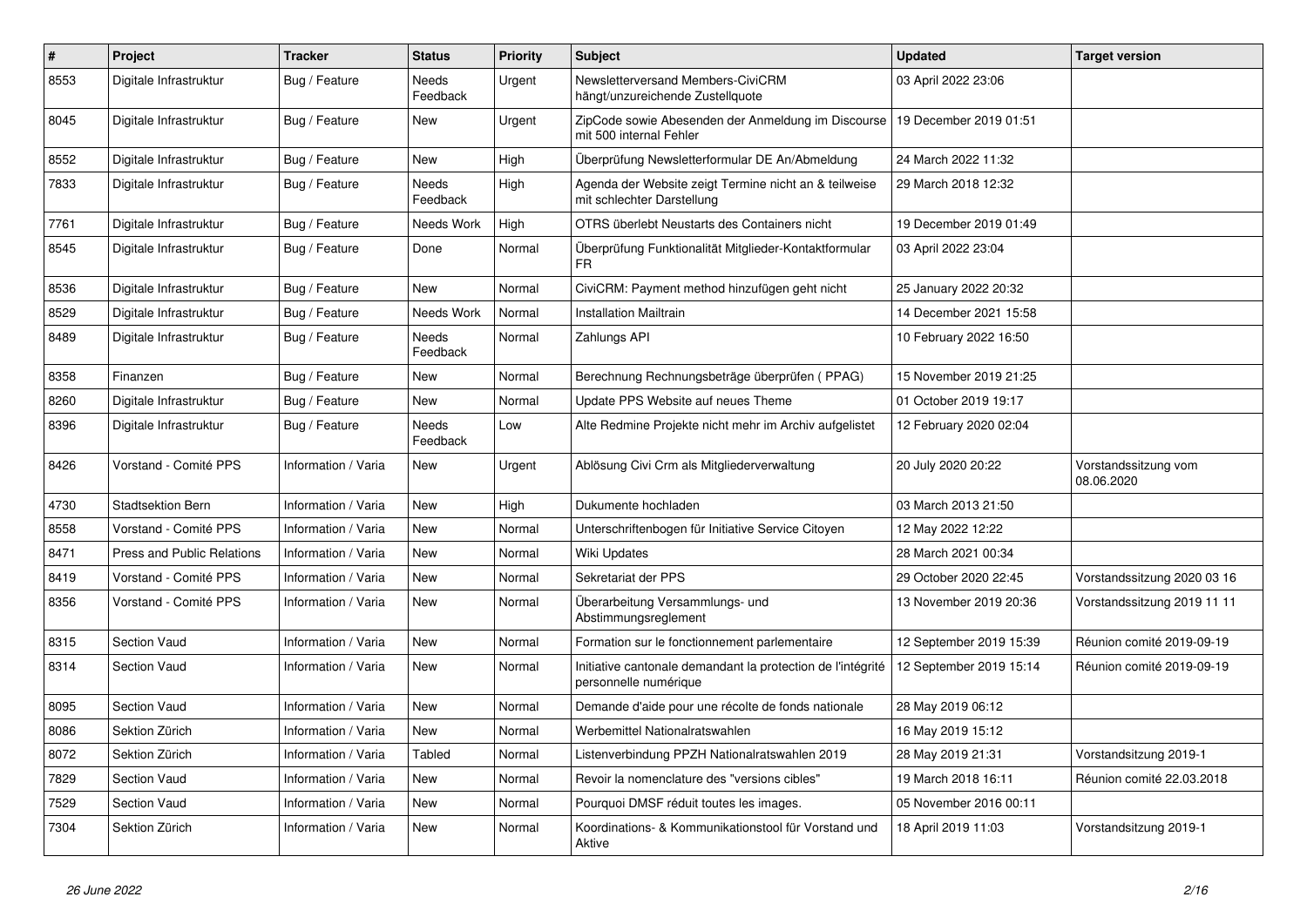| $\pmb{\#}$ | Project                                   | <b>Tracker</b>      | <b>Status</b>        | <b>Priority</b> | <b>Subject</b>                                                                                                                              | <b>Updated</b>          | <b>Target version</b>                |
|------------|-------------------------------------------|---------------------|----------------------|-----------------|---------------------------------------------------------------------------------------------------------------------------------------------|-------------------------|--------------------------------------|
| 7160       | Section Vaud                              | Information / Varia | Tabled               | Normal          | Retour sur la réunion e débriefing de la RTS -<br>Campagne EF2016                                                                           | 03 August 2019 09:47    | Réunion de comité - 28 avril<br>2016 |
| 6729       | Section Genève                            | Information / Varia | <b>New</b>           | Normal          | Préparation référendum LRens/LSCPT                                                                                                          | 25 March 2015 15:52     | Prochain Comité                      |
| 6675       | Section Genève                            | Information / Varia | <b>New</b>           | Normal          | éVote : Demande de borne au sein des locaux de vote                                                                                         | 09 April 2015 20:10     | Prochain Comité                      |
| 6520       | Sektion Wallis / section<br>valaisan      | Information / Varia | Tabled               | Normal          | Assemblée constituante                                                                                                                      | 23 July 2015 16:03      |                                      |
| 6457       | Sektion St. Gallen und beide<br>Appenzell | Information / Varia | Tabled               | Normal          | Piratengrillen                                                                                                                              | 30 July 2014 16:21      |                                      |
| 6380       | <b>Pirate Party Policy</b>                | Information / Varia | <b>New</b>           | Normal          | PAD - Consulation LSI - Vernaemlassung ISG                                                                                                  | 22 April 2014 12:13     |                                      |
| 6379       | <b>Pirate Party Policy</b>                | Information / Varia | <b>New</b>           | Normal          | Refenz material - Documentation de reference - Reading<br>Material                                                                          | 22 April 2014 12:11     |                                      |
| 6245       | <b>Pirate Party Policy</b>                | Information / Varia | <b>New</b>           | Normal          | Reading material review                                                                                                                     | 05 March 2014 15:05     |                                      |
| 6240       | <b>Pirate Party Policy</b>                | Information / Varia | <b>New</b>           | Normal          | Reading material review                                                                                                                     | 05 March 2014 14:41     |                                      |
| 6239       | <b>Pirate Party Policy</b>                | Information / Varia | New                  | Normal          | Consultation - Modification du code civil (CC; Droit de<br>I'adoption) / Vernehmlassung - Änderung des<br>Zivilgesetzbuches (ZGB; Adoption) | 05 March 2014 14:44     |                                      |
| 6207       | <b>Pirate Party Policy</b>                | Information / Varia | <b>New</b>           | Normal          | Reading material review                                                                                                                     | 04 March 2014 13:53     |                                      |
| 6202       | <b>Pirate Party Policy</b>                | Information / Varia | <b>New</b>           | Normal          | Reading material review                                                                                                                     | 04 March 2014 13:21     |                                      |
| 6178       | <b>Pirate Party Policy</b>                | Information / Varia | Offen /<br>Incertain | Normal          | review april 2014                                                                                                                           | 04 March 2014 11:33     |                                      |
| 5883       | Section Genève                            | Information / Varia | <b>New</b>           | Normal          | Poste à pourvoir au comité : Comptable                                                                                                      | 10 October 2013 17:43   | Prochaine AG                         |
| 5866       | Stadtsektion Zürich                       | Information / Varia | New                  | Normal          | Budget 2014                                                                                                                                 | 03 October 2013 21:07   | Sitzung 03.10.2013                   |
| 5865       | Stadtsektion Zürich                       | Information / Varia | <b>New</b>           | Normal          | PV Gemeinderatswahlen anfangs November                                                                                                      | 03 October 2013 20:13   | Sitzung 03.10.2013                   |
| 5828       | Stadtsektion Zürich                       | Information / Varia | <b>New</b>           | Normal          | Winteraktivitäten                                                                                                                           | 17 September 2013 09:49 |                                      |
| 5827       | Stadtsektion Zürich                       | Information / Varia | <b>New</b>           | Normal          | Idee Präsentation der Zürcher Piraten                                                                                                       | 17 September 2013 09:48 |                                      |
| 5825       | Stadtsektion Zürich                       | Information / Varia | <b>New</b>           | Normal          | Feedback                                                                                                                                    | 17 September 2013 09:44 |                                      |
| 5823       | Stadtsektion Zürich                       | Information / Varia | New                  | Normal          | Chatiquette                                                                                                                                 | 17 September 2013 09:39 |                                      |
| 5822       | Stadtsektion Zürich                       | Information / Varia | <b>New</b>           | Normal          | Forum: Nicht Mitglieder                                                                                                                     | 17 September 2013 09:36 |                                      |
| 5661       | Stadtsektion Zürich                       | Information / Varia | <b>New</b>           | Normal          | Organisation PV                                                                                                                             | 12 August 2013 20:24    |                                      |
| 5570       | Bezirkssektion Winterthur                 | Information / Varia | New                  | Normal          | SSL / TLS Unterstützung                                                                                                                     | 21 July 2013 21:47      |                                      |
| 5569       | Stadtsektion Bern                         | Information / Varia | New                  | Normal          | SSL / TLS Unterstützung                                                                                                                     | 21 July 2013 21:37      |                                      |
| 5339       | Pirate Party Policy                       | Information / Varia | New                  | Normal          | Compilation des prises de position                                                                                                          | 06 June 2013 17:16      |                                      |
| 5321       | Stadtsektion Zürich                       | Information / Varia | New                  | Normal          | Treffen mit Philipp Meier                                                                                                                   | 31 May 2013 15:56       |                                      |
| 5050       | Sektion Wallis / section<br>valaisan      | Information / Varia | Needs Work           | Normal          | Wiki: Wahlsysteme                                                                                                                           | 20 August 2017 08:57    | GV2017                               |
| 5035       | Sektion beider Basel                      | Information / Varia | New                  | Normal          | Kontakte Journalisten                                                                                                                       | 09 July 2016 09:33      |                                      |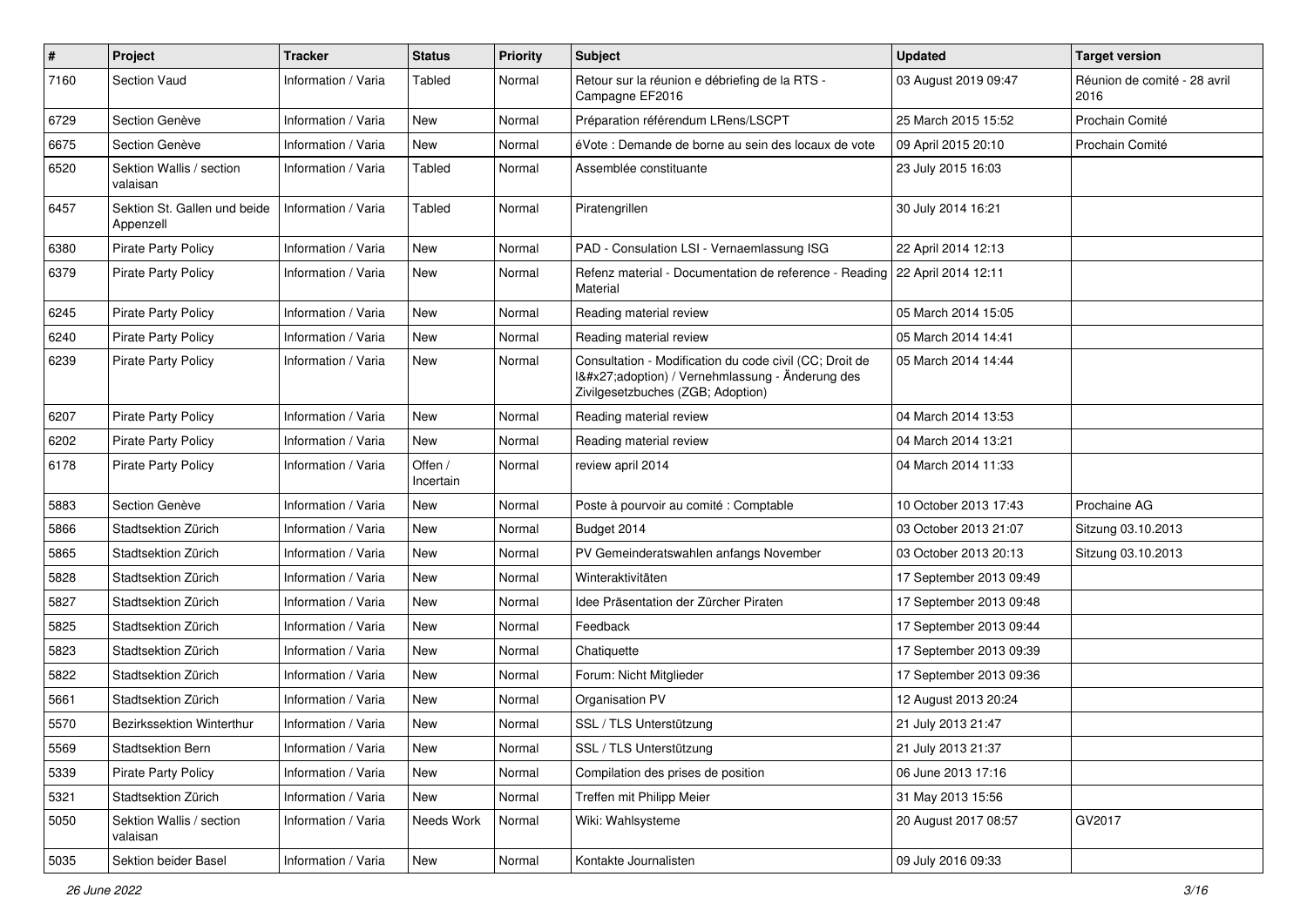| $\pmb{\#}$ | Project                           | <b>Tracker</b>      | <b>Status</b>     | <b>Priority</b> | Subject                                                                                                                             | <b>Updated</b>          | <b>Target version</b>           |
|------------|-----------------------------------|---------------------|-------------------|-----------------|-------------------------------------------------------------------------------------------------------------------------------------|-------------------------|---------------------------------|
| 4942       | <b>Pirate Party Policy</b>        | Information / Varia | New               | Normal          | Provide an outline, and approach for the development of<br>the position paper                                                       | 30 September 2013 19:23 |                                 |
| 7852       | Verwaltung                        | Creation            | New               | Normal          | Anleitung Members CiviCRM für Vorstände und PPVs<br>anpassen, ergänzen und übersetzen.                                              | 12 December 2018 19:41  |                                 |
| 8467       | Vorstand - Comité PPS             | Task / Tâche        | Done              | Urgent          | Vernehmlassung zum Bundesgesetz über den Einsatz<br>elektronischer Mittel zur Erfüllung von<br>Behördenaufgaben                     | 25 March 2021 22:38     |                                 |
| 7657       | Finanzen                          | Task / Tâche        | New               | Urgent          | <b>BTC Zahlungen</b>                                                                                                                | 12 April 2017 22:16     |                                 |
| 7341       | <b>Section Vaud</b>               | Task / Tâche        | Done              | Urgent          | Publipostage de formulaire Iscpt                                                                                                    | 19 April 2019 15:12     | Réunion de comité - 9 juin 2016 |
| 7179       | <b>Section Vaud</b>               | Task / Tâche        | Done              | Urgent          | URGENT débat pour la RIE3                                                                                                           | 10 March 2016 00:16     |                                 |
| 6748       | <b>Press and Public Relations</b> | Task / Tâche        | Done              | Urgent          | PR - Bund niederlässt wieder IT Security!                                                                                           | 02 April 2015 12:03     |                                 |
| 4388       | Finanzen                          | Task / Tâche        | Needs Work        | Urgent          | Kontenplan                                                                                                                          | 04 April 2013 07:13     |                                 |
| 8554       | AG Vernehmlassungen               | Task / Tâche        | New               | High            | Vernehmlassung Teilrevision der GwV-FINMA                                                                                           | 04 April 2022 19:11     |                                 |
| 8444       | Vorstand - Comité PPS             | Task / Tâche        | Needs Work        | High            | Fehlende Mitgliederbeiträge für die Sektion PPBB                                                                                    | 29 October 2020 16:58   |                                 |
| 8422       | Digitale Infrastruktur            | Task / Tâche        | Needs<br>Feedback | High            | Civi Crm Funktionen extern geben                                                                                                    | 01 February 2022 02:19  |                                 |
| 8254       | <b>Section Vaud</b>               | Task / Tâche        | <b>New</b>        | High            | Affichage sur les communes EF19                                                                                                     | 21 August 2019 14:51    | Réunion comité 2019-08-22       |
| 8237       | <b>Section Vaud</b>               | Task / Tâche        | New               | High            | La campagne électorale du PPVD sur les réseaux<br>sociaux privés et libres                                                          | 12 September 2019 15:03 | Réunion comité 2019-09-05       |
| 8220       | Section Vaud                      | Task / Tâche        | <b>New</b>        | High            | Recherche d'un petit cadeau de remerciement                                                                                         | 20 August 2019 14:57    | Réunion comité 2019-09-05       |
| 8219       | <b>Section Vaud</b>               | Task / Tâche        | New               | High            | Rédaction de la lettre                                                                                                              | 20 August 2019 14:56    | Réunion comité 2019-08-22       |
| 8218       | <b>Section Vaud</b>               | Task / Tâche        | New               | High            | Lettre de remerciement à M. Burgerer pour son don                                                                                   | 20 August 2019 14:56    | Réunion comité 2019-09-05       |
| 8204       | <b>Section Vaud</b>               | Task / Tâche        | Needs Work        | High            | Le questionnaire de l'ALLIANCE-ENVIRONNEMENT                                                                                        | 20 August 2019 14:53    | Réunion comité 2019-07-25       |
| 8203       | Section Vaud                      | Task / Tâche        | Needs Work        | High            | Le questionnaire de la société vaudoise de médecine                                                                                 | 20 August 2019 14:52    | Réunion comité 2019-07-25       |
| 8082       | Digitale Infrastruktur            | Task / Tâche        | New               | High            | Accès Discourse                                                                                                                     | 19 December 2019 01:50  |                                 |
| 8060       | Sektion Zürich                    | Task / Tâche        | <b>New</b>        | High            | Mitglieder und andere potenzielle Kandidaten<br>durchtelefonieren                                                                   | 03 April 2019 15:17     | Vorstandsitzung 2019-1          |
| 7527       | <b>Section Vaud</b>               | Task / Tâche        | Done              | High            | Prise de possition sur le référendum vaudois sur la<br>mendicité                                                                    | 03 August 2019 12:57    | Réunion de Comité - 3.11.2016   |
| 6784       | <b>Press and Public Relations</b> | Task / Tâche        | Needs Work        | High            | CP - Déclaration D. Burkhalter DFAE «Promoting trust<br>and globally shared rules to ensure an open, free and<br>secure cyberspace» | 17 April 2015 18:12     |                                 |
| 6438       | Sektion Bern                      | Task / Tâche        | New               | High            | Probleme bei elektronischer Zählung der Stimmzettel in<br>der Stadt Bern                                                            | 28 May 2014 10:18       |                                 |
| 6389       | Sektion Bern                      | Task / Tâche        | New               | High            | Datenschutz Problem BE Gemeinden                                                                                                    | 28 April 2014 22:11     |                                 |
| 5702       | Stadtsektion Zürich               | Task / Tâche        | New               | High            | Standaktionen koordinieren                                                                                                          | 03 October 2013 20:56   | Sitzung 03.10.2013              |
| 5389       | Bezirkssektion Winterthur         | Task / Tâche        | Needs Work        | High            | Falsche Anreize in Sozialhilfe                                                                                                      | 17 June 2013 16:43      | Parley 18                       |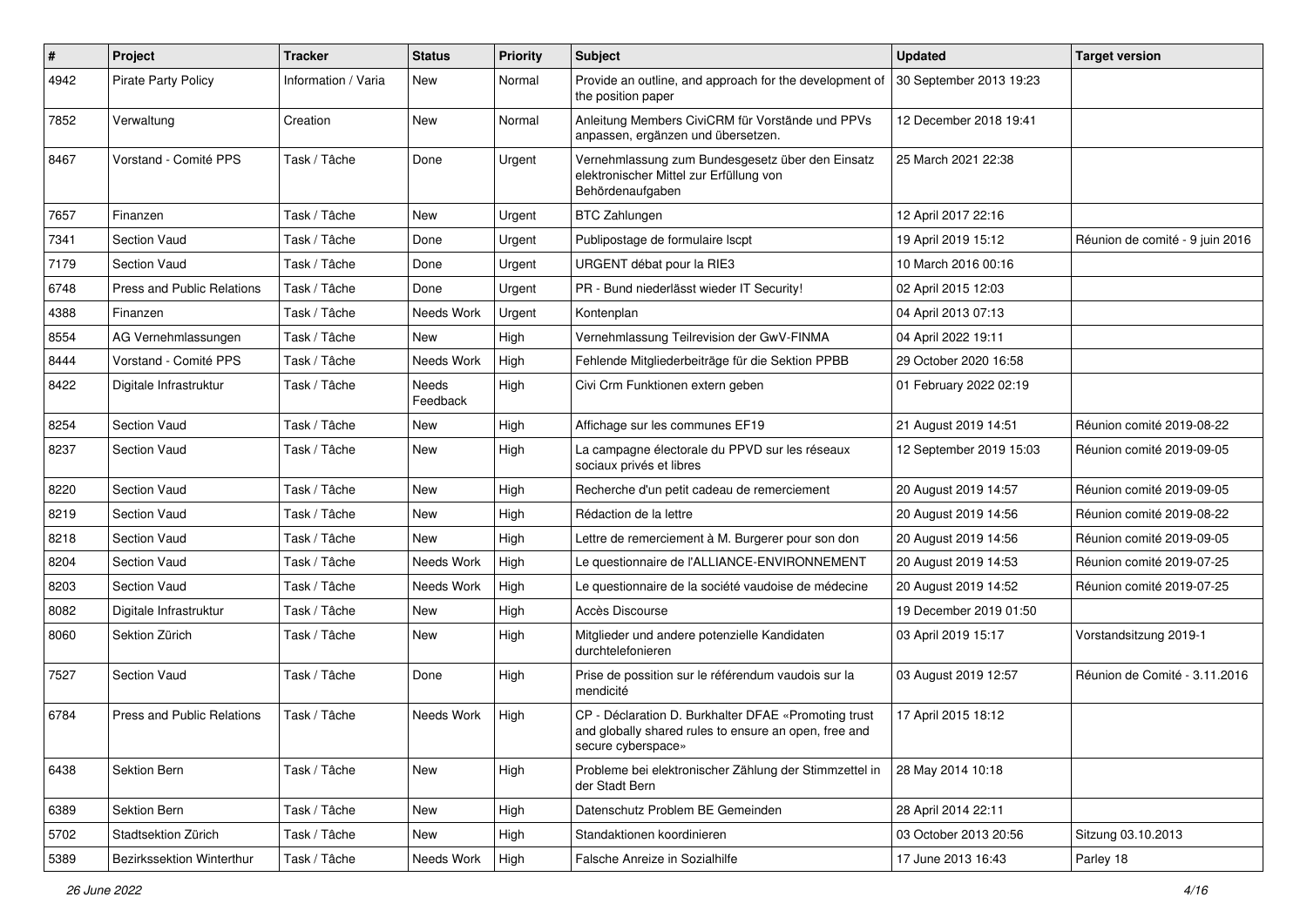| $\sharp$ | Project                                  | <b>Tracker</b> | <b>Status</b> | <b>Priority</b> | Subject                                                                                                                                                                                     | <b>Updated</b>         | <b>Target version</b> |
|----------|------------------------------------------|----------------|---------------|-----------------|---------------------------------------------------------------------------------------------------------------------------------------------------------------------------------------------|------------------------|-----------------------|
| 5247     | Bezirkssektion Winterthur                | Task / Tâche   | Needs Work    | High            | Schriftliche Anfrage zum Budget                                                                                                                                                             | 22 May 2013 16:47      | Parley 16 (6.6.2013)  |
| 5015     | Bezirkssektion Winterthur                | Task / Tâche   | Needs Work    | High            | Visualisierung Budget und Rechnung                                                                                                                                                          | 10 April 2013 16:10    | Parley 15 (2.5.2013)  |
| 4386     | Finanzen                                 | Task / Tâche   | Needs Work    | High            | Spenderlisten erstellen                                                                                                                                                                     | 01 May 2017 14:45      |                       |
| 4138     | Gruppo Ticino                            | Task / Tâche   | Needs Work    | High            | Mailing List problema messaggio conferma<br>sottoscrizione                                                                                                                                  | 20 April 2013 00:00    |                       |
| 4122     | Gruppo Ticino                            | Task / Tâche   | Needs Work    | High            | Accesso, impostazioni ed iscrizione membri a mailing list<br>sezione ticino                                                                                                                 | 20 April 2013 00:00    |                       |
| 3708     | Bezirkssektion Winterthur                | Task / Tâche   | Needs Work    | High            | OpenSource Nachtrag und Vorbereitung                                                                                                                                                        | 19 April 2013 00:00    | Parley 13             |
| 8556     | AG Vernehmlassungen                      | Task / Tâche   | New           | Normal          | Vernehmlassung 2021/80 Bundesgesetz über die<br>Bearbeitung von Flugpassagierdaten zur Bekämpfung<br>von terroristischen und anderen schweren Straftaten<br>(Flugpassagierdatengesetz, FPG) | 04 April 2022 17:30    |                       |
| 8555     | AG Vernehmlassungen                      | Task / Tâche   | <b>New</b>    | Normal          | Vernehmlassung 2022/19 Bundesgesetz über die<br>elektronische Identität und die Vertrauensinfrastruktur<br>(E-ID-Gesetz, BGEID)                                                             | 04 April 2022 17:29    |                       |
| 8547     | Vorstand - Comité PPS                    | Task / Tâche   | <b>New</b>    | Normal          | Budget für die NR Wahlen                                                                                                                                                                    | 15 March 2022 21:14    |                       |
| 8542     | AG Vernehmlassungen                      | Task / Tâche   | New           | Normal          | Vernehmlassung 2022/6 Bundesbeschluss zur<br>nationalen Umsetzung des OECD/G-20 Projekts zur<br>Besteuerung der digitalen Wirtschaft (SR 101)                                               | 13 April 2022 06:34    |                       |
| 8540     | AG Vernehmlassungen                      | Task / Tâche   | Needs Work    | Normal          | Vernehmlassung 2022/2 Bundesgesetz über die<br>Mobilitätsdateninfrastruktur                                                                                                                 | 10 February 2022 06:34 |                       |
| 8521     | AG Vernehmlassungen                      | Task / Tâche   | Needs Work    | Normal          | Vernehmlassung 2021/70 Meldepflicht von<br>Betreiberinnen kritischer Infrastrukturen für<br>Cyberangriffe                                                                                   | 13 April 2022 00:53    |                       |
| 8519     | AG Vernehmlassungen                      | Task / Tâche   | <b>New</b>    | Normal          | Vernehmlassung 2021/80 Bundesgesetz über die<br>Bearbeitung von Flugpassagierdaten zur Bekämpfung<br>von terroristischen und anderen schweren Straftaten<br>(Flugpassagierdatengesetz, FPG) | 10 February 2022 06:24 |                       |
| 8518     | AG Vernehmlassungen                      | Task / Tâche   | Done          | Normal          | Vernehmlassung 2021/96 Teilrevisionen vier<br>Ausführungserlasse des BÜPF (VÜPF, GebV-ÜPF,<br>VD-ÜPF, VVS-ÜPF)                                                                              | 21 May 2022 15:03      |                       |
| 8517     | AG Vernehmlassungen                      | Task / Tâche   | Needs Work    | Normal          | Vernehmlassung 2021/99 Verordnung über die<br>Transparenz bei der Politikfinanzierung (VPofin)                                                                                              | 26 March 2022 13:36    |                       |
| 8516     | AG Vernehmlassungen                      | Task / Tâche   | Needs Work    | Normal          | Vernehmlassung 2021/81 Verordnung über die<br>Herstellung der Interoperabilität zwischen<br>Schengen-Dublin-Informationssystemen                                                            | 18 January 2022 20:38  |                       |
| 8502     | Piratenversammlung /<br>Assemblée Pirate | Task / Tâche   | Needs Work    | Normal          | Bereinigung Differenzen Statuten und<br>Versammlungsreglement                                                                                                                               | 16 February 2022 23:13 |                       |
| 8473     | Digitale Infrastruktur                   | Task / Tâche   | Needs Work    | Normal          | Refurbish CiviCRM                                                                                                                                                                           | 18 January 2022 20:52  |                       |
| 8430     | Sektion beider Basel                     | Task / Tâche   | Needs Work    | Normal          | Lagerort und Materialbestand der PPBB                                                                                                                                                       | 02 October 2020 00:08  |                       |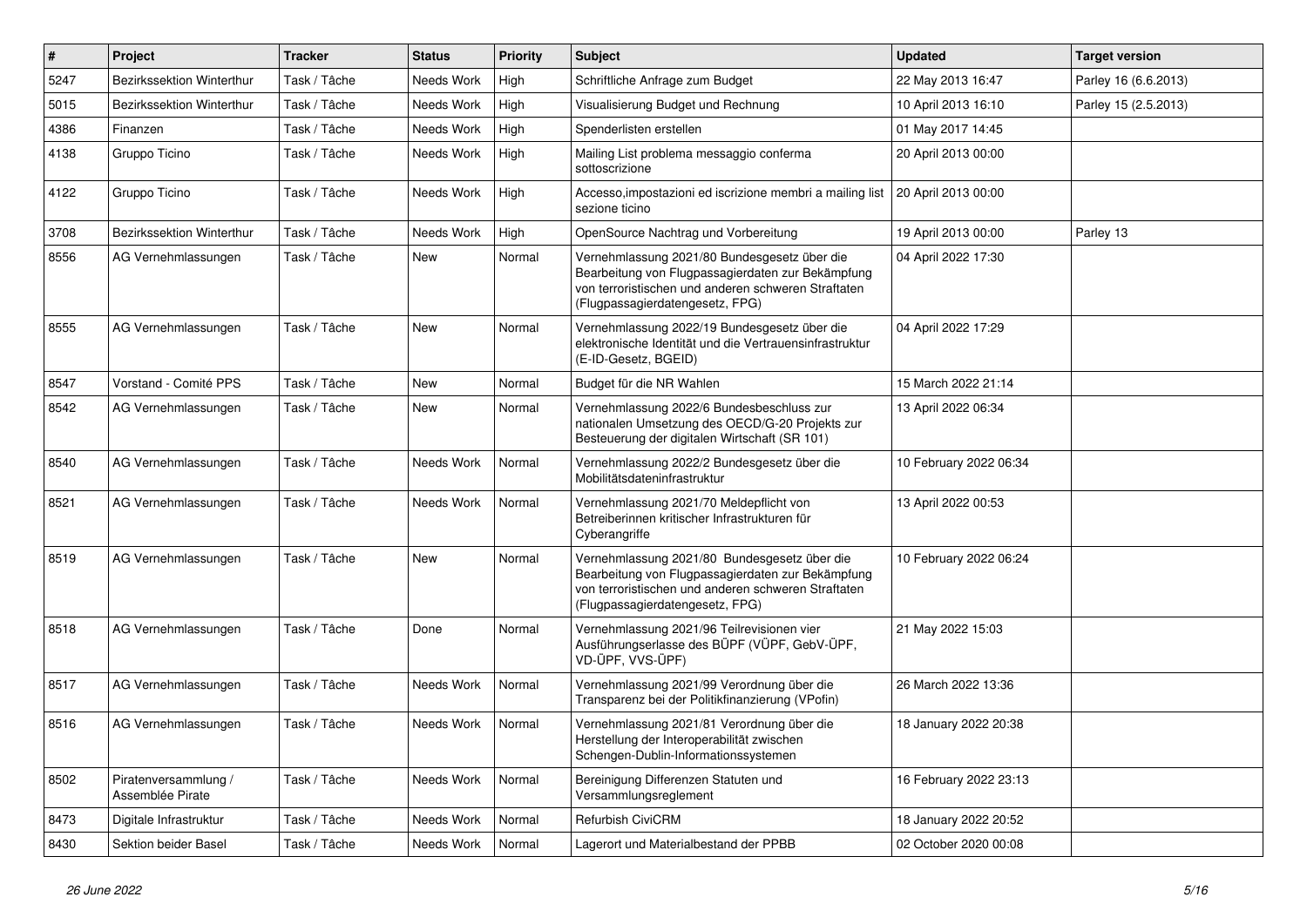| $\#$ | Project                | <b>Tracker</b> | <b>Status</b>     | <b>Priority</b> | <b>Subject</b>                                                                                                                           | <b>Updated</b>          | <b>Target version</b>       |
|------|------------------------|----------------|-------------------|-----------------|------------------------------------------------------------------------------------------------------------------------------------------|-------------------------|-----------------------------|
| 8421 | Sektion beider Basel   | Task / Tâche   | New               | Normal          | Aktuelle Vernehmlassungen                                                                                                                | 02 October 2020 00:09   |                             |
| 8385 | Vorstand - Comité PPS  | Task / Tâche   | New               | Normal          | Strategie oder Massnahmenplan für Mitgliederwerbung                                                                                      | 09 December 2019 20:33  | PPS Meeting 09.12.2019      |
| 8381 | Vorstand - Comité PPS  | Task / Tâche   | New               | Normal          | Notiz/Eintrag von Berechtigungen für Mitgleider im<br>Members                                                                            | 08 December 2019 10:30  | PPS Meeting 09.12.2019      |
| 8378 | Digitale Infrastruktur | Task / Tâche   | Needs Work        | Normal          | Erstelllung subdomain für neue Sektion<br>Thurgau/Schauffhausen + SG/AR/Ai                                                               | 19 December 2019 00:53  |                             |
| 8354 | Vorstand - Comité PPS  | Task / Tâche   | New               | Normal          | Also for Italian/Tessin                                                                                                                  | 29 October 2019 10:57   |                             |
| 8351 | Vorstand - Comité PPS  | Task / Tâche   | Done              | Normal          | Newsletter                                                                                                                               | 25 May 2020 19:24       | Vorstandssitzung 2019 11 25 |
| 8337 | Vorstand - Comité PPS  | Task / Tâche   | New               | Normal          | Änderung Begrüssung Neu Mitglieder                                                                                                       | 24 October 2019 07:05   |                             |
| 8334 | Vorstand - Comité PPS  | Task / Tâche   | New               | Normal          | Übersetzung Positionspapiere                                                                                                             | 30 September 2019 20:29 |                             |
| 8327 | <b>Section Vaud</b>    | Task / Tâche   | New               | Normal          | Transmission de matériel de notre parti pour les<br>élections fédérales à la BNS                                                         | 26 September 2019 19:27 | Réunion comité 2019-10-31   |
| 8312 | Sektion Bern           | Task / Tâche   | Needs Work        | Normal          | Rückzahlung des Darlehens an die PPS                                                                                                     | 09 September 2019 21:26 |                             |
| 8310 | Sektion Bern           | Task / Tâche   | Needs Work        | Normal          | Wahlkampfbudget / Bezahlung Wahlkampfleiter PPS<br>und Budget                                                                            | 09 September 2019 21:06 |                             |
| 8255 | Vorstand - Comité PPS  | Task / Tâche   | New               | Normal          | Überarbeitung des Piraten Quiz                                                                                                           | 21 August 2019 20:50    |                             |
| 8253 | <b>Section Vaud</b>    | Task / Tâche   | New               | Normal          | Plate-forme EF19 vidéo de la rts                                                                                                         | 21 August 2019 14:43    | Réunion comité 2019-08-22   |
| 8252 | <b>Section Vaud</b>    | Task / Tâche   | New               | Normal          | Création d'un compte LinkedIn pour le PPVD                                                                                               | 21 August 2019 14:47    | Réunion comité 2019-08-22   |
| 8248 | Finanzen               | Task / Tâche   | New               | Normal          | Budget 2020                                                                                                                              | 19 August 2019 18:25    |                             |
| 8238 | Digitale Infrastruktur | Task / Tâche   | New               | Normal          | Verify and document backup solution                                                                                                      | 15 December 2019 12:11  |                             |
| 8195 | Vorstand - Comité PPS  | Task / Tâche   | New               | Normal          | Bestimmung von Dossier- und Themenverantwortlichen<br>Désignation des responsables de dossiers et de sujets                              | 08 July 2019 08:37      | Vorstandssitzung 2019 07 08 |
| 8160 | <b>Section Vaud</b>    | Task / Tâche   | New               | Normal          | Région de Nyon et Twitter                                                                                                                | 13 June 2019 17:05      | Réunion comité 2019-06-13   |
| 8120 | <b>Section Vaud</b>    | Task / Tâche   | Done              | Normal          | Préparation de notre voyage à Olten le 23 juin 2019                                                                                      | 03 August 2019 20:59    | Réunion comité 2019-06-13   |
| 8117 | Vorstand - Comité PPS  | Task / Tâche   | New               | Normal          | Procédure de communication entre les membres du<br>comité du PPS // Kommunikationsverfahren zwischen<br>den Mitgliedern des PPS-Vorstand | 14 October 2019 19:26   | Vorstandssitzung 2019 06 24 |
| 8108 | Digitale Infrastruktur | Task / Tâche   | Needs<br>Feedback | Normal          | Hinterlegung Druckvorlagen                                                                                                               | 10 February 2022 16:00  |                             |
| 8079 | Sektion Zürich         | Task / Tâche   | New               | Normal          | Fotograf buchen                                                                                                                          | 04 May 2019 19:52       |                             |
| 8078 | Sektion Zürich         | Task / Tâche   | New               | Normal          | Überblick über Dorf-, Quartier-, Regionalzeitungen                                                                                       | 04 May 2019 19:52       |                             |
| 8077 | Sektion Zürich         | Task / Tâche   | New               | Normal          | Mitglieder-Postversand                                                                                                                   | 03 May 2019 09:01       |                             |
| 8063 | Sektion Zürich         | Task / Tâche   | New               | Normal          | Vorbereitungen Aufstellungsversammlung                                                                                                   | 18 April 2019 17:41     | Vorstandsitzung 2019-1      |
| 8061 | Sektion Zürich         | Task / Tâche   | New               | Normal          | Kontovollmachten geregelt kriegen                                                                                                        | 02 April 2019 18:15     | Vorstandsitzung 2019-1      |
| 8059 | Sektion Zürich         | Task / Tâche   | New               | Normal          | Wahlprogramm 2019                                                                                                                        | 14 May 2019 15:33       | Vorstandsitzung 2019-1      |
| 8058 | Sektion Zürich         | Task / Tâche   | Needs Work        | Normal          | Neue Statuten auf Website publizieren                                                                                                    | 02 April 2019 14:38     |                             |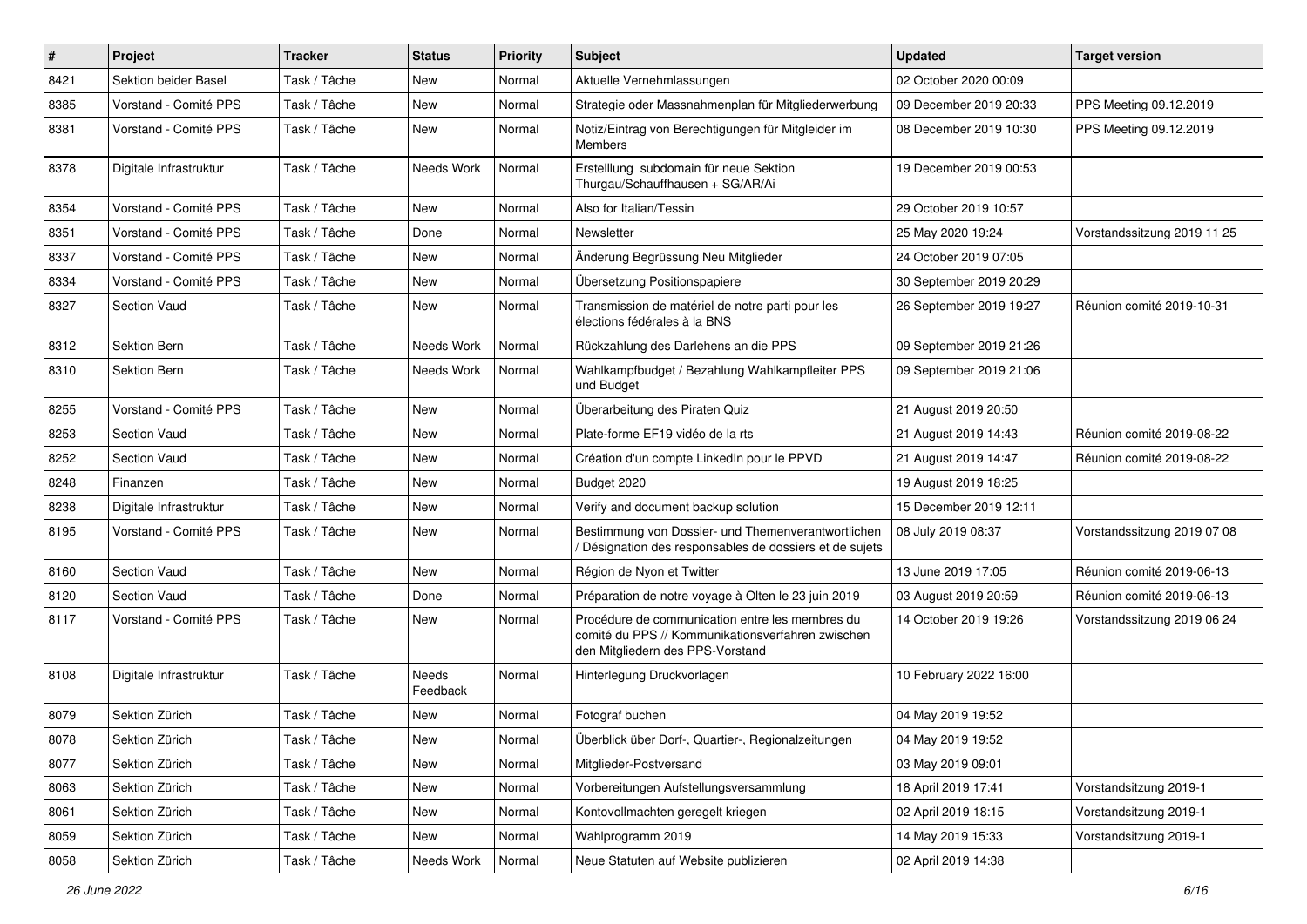| $\#$ | Project                              | <b>Tracker</b> | <b>Status</b>     | <b>Priority</b> | Subject                                                                                                                                    | <b>Updated</b>          | <b>Target version</b>          |
|------|--------------------------------------|----------------|-------------------|-----------------|--------------------------------------------------------------------------------------------------------------------------------------------|-------------------------|--------------------------------|
| 8033 | <b>Section Vaud</b>                  | Task / Tâche   | Done              | Normal          | Faire liste du matériel de campagne                                                                                                        | 03 August 2019 20:59    | Réunion comité 2019-02-21      |
| 8001 | Finanzen                             | Task / Tâche   | <b>New</b>        | Normal          | Fehlende Finanzdaten / Jahre auf der Homepage mit<br>entsprechenden Forumalren ergänzen                                                    | 01 December 2018 17:35  |                                |
| 8000 | Finanzen                             | Task / Tâche   | New               | Normal          | Mitgliederbeiträge der Sektionen                                                                                                           | 01 December 2018 16:34  |                                |
| 7999 | Verwaltung                           | Task / Tâche   | <b>New</b>        | Normal          | Neuer Willkommens-Text nach Aufnahme als Mitglied                                                                                          | 01 October 2020 23:09   |                                |
| 7998 | <b>Press and Public Relations</b>    | Task / Tâche   | New               | Normal          | Presseverteiler im PressCRM aktualisieren sowie<br>ergänzen                                                                                | 01 December 2018 13:05  |                                |
| 7997 | Verwaltung                           | Task / Tâche   | New               | Normal          | Online Anmeldung Mitglied                                                                                                                  | 01 October 2020 23:12   |                                |
| 7987 | Vorstand - Comité PPS                | Task / Tâche   | Done              | Normal          | Kommunikationskonzept                                                                                                                      | 03 February 2020 19:12  | Vorstandssitzung 2019 05 27    |
| 7986 | Grafik und Design                    | Task / Tâche   | New               | Normal          | Datenv von Grafik/Design auf einer Instanz der PPS<br>hosten                                                                               | 22 January 2019 12:54   |                                |
| 7977 | Section Vaud                         | Task / Tâche   | Needs Work        | Normal          | Téléchargement légal: cadre particulier et exeptions                                                                                       | 01 November 2018 20:44  | Séance de comité 18-44         |
| 7976 | <b>Section Vaud</b>                  | Task / Tâche   | Done              | Normal          | Sondage Politiciennes.ch                                                                                                                   | 01 November 2018 20:43  | Séance de comité 18-44         |
| 7975 | <b>Pirate Party Policy</b>           | Task / Tâche   | New               | Normal          | Änderung des Betäubungsmittelgesetzes und<br>Verordnung über Pilotversuche nach dem<br>Betäubungsmittelgesetz (Pilotversuche mit Cannabis) | 04 March 2019 14:49     |                                |
| 7906 | <b>Section Vaud</b>                  | Task / Tâche   | New               | Normal          | Organisation et planification de la 2ème AGE 2018                                                                                          | 14 June 2018 14:55      | Réunion comité 14.06.2018      |
| 7868 | Digitale Infrastruktur               | Task / Tâche   | Needs<br>Feedback | Normal          | Mailverteiler für die PPS Ticino erstellen                                                                                                 | 19 December 2019 01:40  |                                |
| 7863 | Section Vaud                         | Task / Tâche   | New               | Normal          | Compte Twitter PPVD                                                                                                                        | 14 April 2018 09:24     | Réunion comité 19.04.2018      |
| 7862 | <b>Section Vaud</b>                  | Task / Tâche   | <b>New</b>        | Normal          | Mise à jour de la page wiki des PV                                                                                                         | 14 April 2018 09:21     | Réunion comité 19.04.2018      |
| 7828 | Section Vaud                         | Task / Tâche   | New               | Normal          | Communication sur le 14 avril                                                                                                              | 05 April 2018 16:42     | Réunion comité 05.04.2018      |
| 7801 | <b>Section Vaud</b>                  | Task / Tâche   | <b>New</b>        | Normal          | Election de vérificateurs de comptes                                                                                                       | 08 February 2018 18:58  |                                |
| 7739 | Sektion Wallis / section<br>valaisan | Task / Tâche   | New               | Normal          | GV2017                                                                                                                                     | 20 August 2017 09:00    | GV2017                         |
| 7522 | Section Vaud                         | Task / Tâche   | <b>New</b>        | Normal          | Les modalités éléctorales 2017                                                                                                             | 22 October 2016 13:43   | Réunion de Comité - 20.10.2016 |
| 7521 | <b>Section Vaud</b>                  | Task / Tâche   | New               | Normal          | Création d'une newsletter et appel à la candidature<br>Election cantonale                                                                  | 22 October 2016 13:37   | Réunion de Comité - 20.10.2016 |
| 7516 | Sektion Zürich                       | Task / Tâche   | <b>New</b>        | Normal          | Kalender abonnieren auf Website fixen                                                                                                      | 02 April 2019 18:11     | Vorstandsitzung 2019-1         |
| 7505 | <b>Section Vaud</b>                  | Task / Tâche   | New               | Normal          | Recherche de la salle pour le 8 décembre                                                                                                   | 06 October 2016 22:17   | Réunion de Comité - 20.10.2016 |
| 7500 | Section Vaud                         | Task / Tâche   | New               | Normal          | Création d'un programme de communication vaudois                                                                                           | 04 October 2016 17:54   | Réunion de Comité - 6.10.2016  |
| 7499 | Section Vaud                         | Task / Tâche   | New               | Normal          | Mise à jour logiciel du site web                                                                                                           | 04 October 2016 17:50   | Réunion de Comité - 6.10.2016  |
| 7498 | Section Vaud                         | Task / Tâche   | New               | Normal          | Mise au propre du programme vaudois                                                                                                        | 04 October 2016 17:45   | Réunion de Comité - 6.10.2016  |
| 7497 | Section Vaud                         | Task / Tâche   | New               | Normal          | Mise à jour du calendrier du site web                                                                                                      | 04 October 2016 17:42   | Réunion de Comité - 6.10.2016  |
| 7491 | Section Vaud                         | Task / Tâche   | New               | Normal          | Comité de campagne élections cantonales 2017                                                                                               | 22 September 2016 21:53 | Réunion de Comité - 6.10.2016  |
| 7470 | Section Vaud                         | Task / Tâche   | Done              | Normal          | Creation des stands                                                                                                                        | 13 June 2019 15:55      |                                |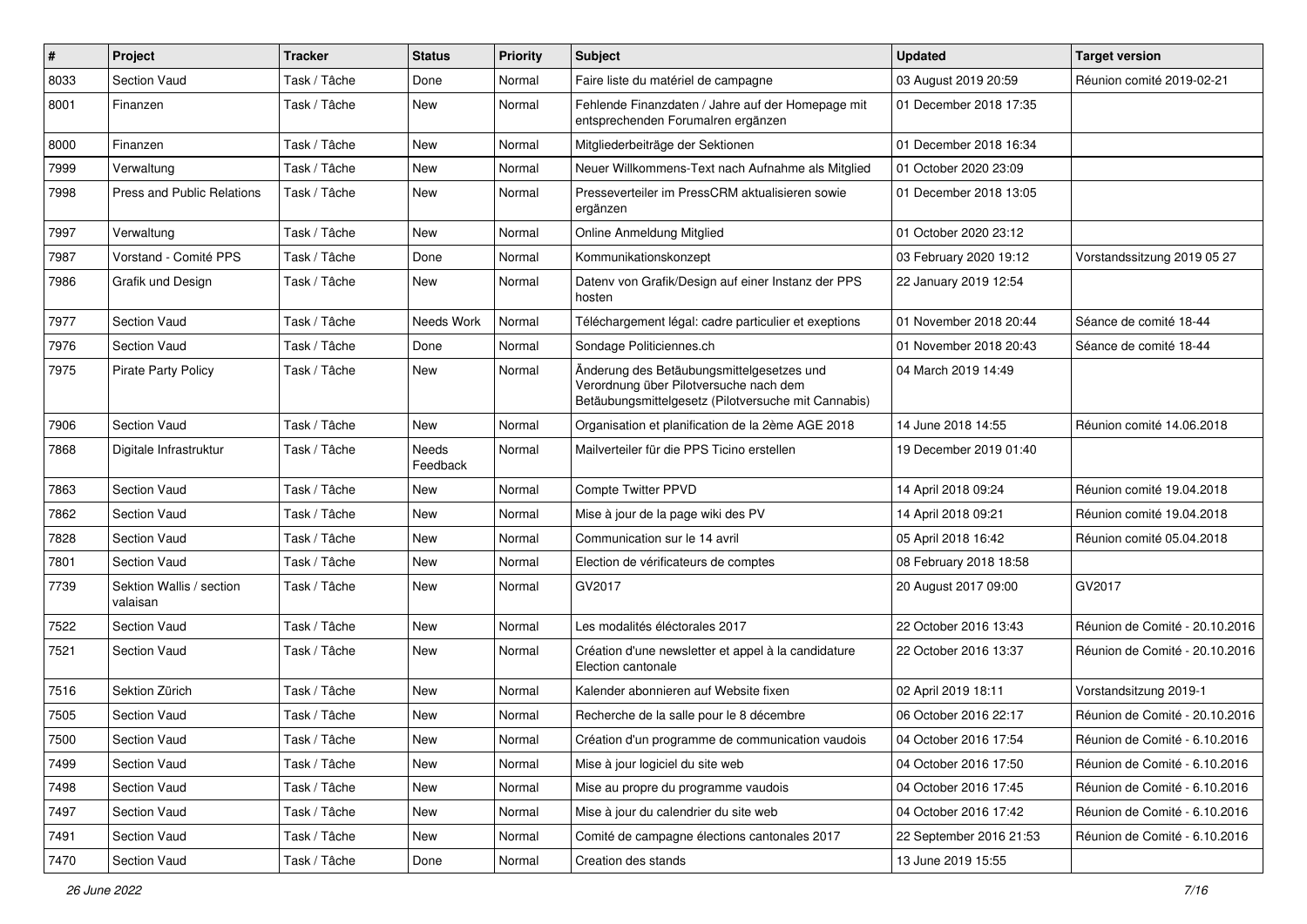| $\sharp$ | Project                              | <b>Tracker</b> | <b>Status</b> | <b>Priority</b> | Subject                                                                                                                                                                   | <b>Updated</b>          | <b>Target version</b>                  |
|----------|--------------------------------------|----------------|---------------|-----------------|---------------------------------------------------------------------------------------------------------------------------------------------------------------------------|-------------------------|----------------------------------------|
| 7468     | <b>Section Vaud</b>                  | Task / Tâche   | Done          | Normal          | Elections communales 2016 et EF 2015 - finances<br>factures ouvertes - point de sitation                                                                                  | 19 April 2019 15:10     | Réunion de Comité - 25.08.2016         |
| 7467     | <b>Section Vaud</b>                  | Task / Tâche   | Done          | Normal          | Formation média                                                                                                                                                           | 13 June 2019 15:54      | Réunion de Comité - 25.08.2016         |
| 7466     | <b>Section Vaud</b>                  | Task / Tâche   | Done          | Normal          | Préparation Elections cantonales - désignation de<br>candidats - alliance - etc                                                                                           | 13 June 2019 15:54      | Réunion de Comité - 25.08.2016         |
| 7465     | <b>Section Vaud</b>                  | Task / Tâche   | New           | Normal          | Newsletter septembre                                                                                                                                                      | 25 August 2016 08:00    |                                        |
| 7463     | <b>Section Vaud</b>                  | Task / Tâche   | Done          | Normal          | Conférence-débats 2e partie 2016                                                                                                                                          | 19 April 2019 15:11     | Réunion de Comité - 6.10.2016          |
| 7462     | <b>Section Vaud</b>                  | Task / Tâche   | Done          | Normal          | Camnpagne Référendum LRens                                                                                                                                                | 16 May 2019 16:35       | Réunion de Comité - 25.08.2016         |
| 7381     | <b>Section Vaud</b>                  | Task / Tâche   | <b>New</b>    | Normal          | Mise en place d'un outil de sondage                                                                                                                                       | 09 July 2016 09:42      | Réunion de comité - 14 juillet<br>2016 |
| 7363     | <b>Section Vaud</b>                  | Task / Tâche   | <b>New</b>    | Normal          | Modifications des statuts pour la banque                                                                                                                                  | 25 June 2016 16:55      | Réunion du comité - 2 juillet<br>2016  |
| 7321     | Sektion Zürich                       | Task / Tâche   | <b>New</b>    | Normal          | Auswertung Mitgliederversand                                                                                                                                              | 11 October 2016 17:11   |                                        |
| 7270     | <b>Section Vaud</b>                  | Task / Tâche   | Done          | Normal          | Rédaction et diffusion de la newsletter du PPVD pour le<br>mois d'avril                                                                                                   | 20 April 2016 09:19     | Réunion de comité - 28 avril<br>2016   |
| 7269     | <b>Section Vaud</b>                  | Task / Tâche   | Done          | Normal          | Travaux sur la vision pirate du développement<br>communal                                                                                                                 | 07 May 2018 13:02       | Réunion de comité - 28 avril<br>2016   |
| 7264     | <b>Section Vaud</b>                  | Task / Tâche   | Done          | Normal          | Tri des propositions par collectivité impactée                                                                                                                            | 15 April 2016 15:30     | Réunion de comité - 14 avril<br>2016   |
| 7262     | <b>Section Vaud</b>                  | Task / Tâche   | Done          | Normal          | Révision du programme du PPVD                                                                                                                                             | 07 May 2018 13:02       | Réunion de comité - 14 avril<br>2016   |
| 7236     | <b>Section Vaud</b>                  | Task / Tâche   | Done          | Normal          | Organisation de la campagne référendaire LSCPT                                                                                                                            | 07 May 2018 12:58       | Réunion de comité - 31 mars<br>2016    |
| 7199     | Section Vaud                         | Task / Tâche   | <b>New</b>    | Normal          | Mise en place de la pétition evoting                                                                                                                                      | 11 March 2016 16:46     |                                        |
| 7195     | <b>Section Vaud</b>                  | Task / Tâche   | Done          | Normal          | Révision de statuts du PPVD                                                                                                                                               | 03 August 2019 09:48    | Réunion de comité - 28 avril<br>2016   |
| 7140     | <b>Section Vaud</b>                  | Task / Tâche   | Done          | Normal          | Approbation et signature du PV de l'AG par les<br>membres du comité ainsi que les statuts du PPVD                                                                         | 08 September 2019 06:41 | Réunion de comité - 31 mars<br>2016    |
| 7089     | Sektion Wallis / section<br>valaisan | Task / Tâche   | Done          | Normal          | Anfragen an Standesämtern                                                                                                                                                 | 02 March 2016 09:56     |                                        |
| 7002     | Sektion beider Basel                 | Task / Tâche   | Needs Work    | Normal          | Für ein lebendiges Basel                                                                                                                                                  | 02 October 2020 00:23   |                                        |
| 7001     | Sektion beider Basel                 | Task / Tâche   | New           | Normal          | Online Infos/Struktur aktualisieren und überarbeiten                                                                                                                      | 28 November 2015 10:44  |                                        |
| 6854     | Sektion Zürich                       | Task / Tâche   | New           | Normal          | Website                                                                                                                                                                   | 07 April 2019 07:36     | Vorstandsitzung 2019-1                 |
| 6850     | Sektion Zürich                       | Task / Tâche   | New           | Normal          | Fundraising                                                                                                                                                               | 27 August 2015 18:40    | Vorstandssitzung 2015-08-27            |
| 6787     | <b>Pirate Party Policy</b>           | Task / Tâche   | Done          | Normal          | Révision totale de la loi fédérale sur l'analyse génétique<br>humaine (LAGH) - Totalrevision des Bundesgesetzes<br>über genetische Untersuchungen beim Menschen<br>(GUMG) | 27 May 2015 06:55       |                                        |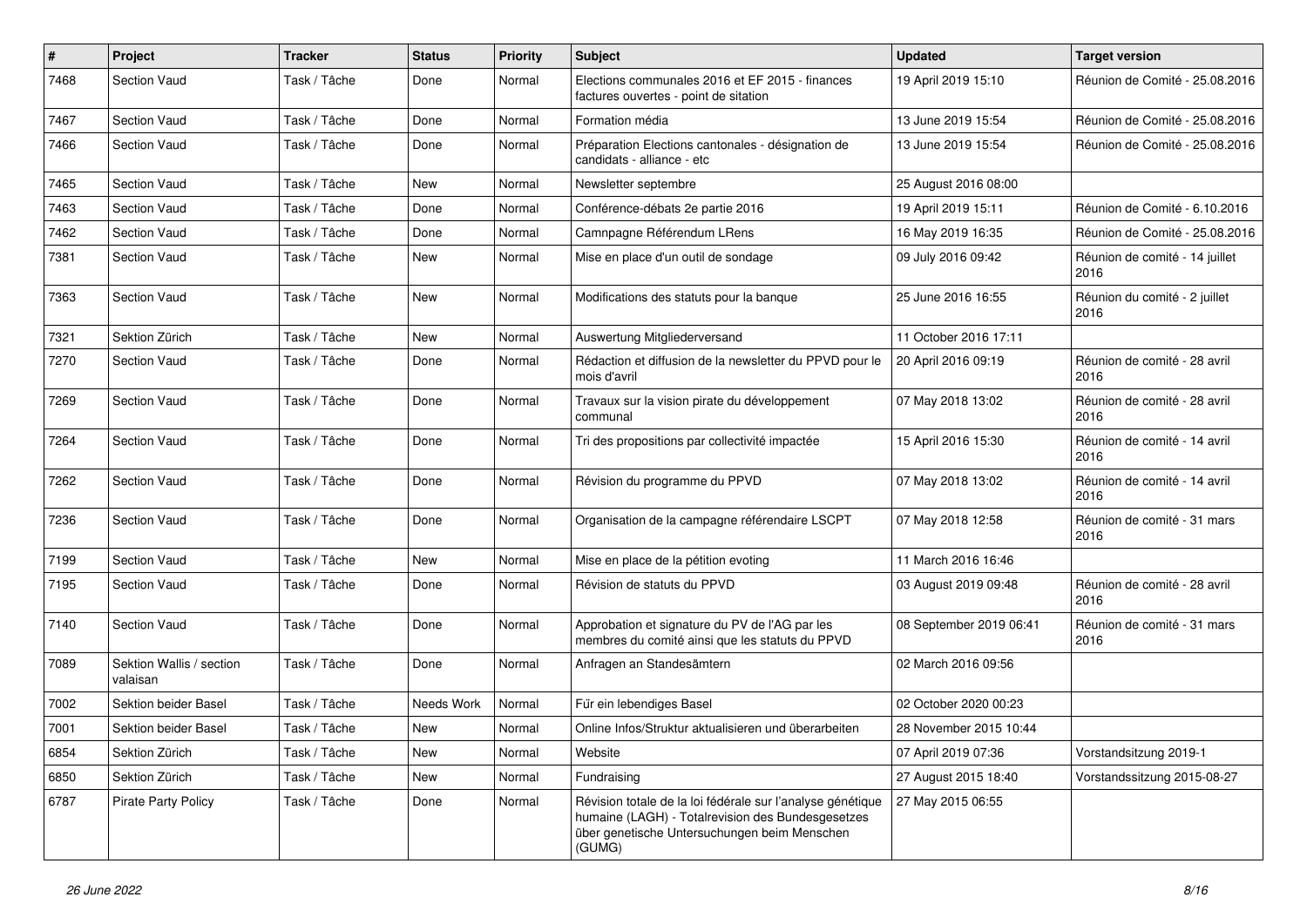| $\pmb{\#}$ | Project                              | <b>Tracker</b> | <b>Status</b>     | <b>Priority</b> | <b>Subject</b>                                                                                                                | <b>Updated</b>         | <b>Target version</b>                                         |
|------------|--------------------------------------|----------------|-------------------|-----------------|-------------------------------------------------------------------------------------------------------------------------------|------------------------|---------------------------------------------------------------|
| 6778       | Sektion Zürich                       | Task / Tâche   | New               | Normal          | Wahlkampf-Wissen im Wiki festhalten                                                                                           | 22 April 2015 18:29    | Vorstandssitzung 2015-04-22                                   |
| 6727       | <b>Pirate Party Policy</b>           | Task / Tâche   | Done              | Normal          | Rédaction de la réponse de la consultation                                                                                    | 08 April 2015 09:17    |                                                               |
| 6726       | <b>Pirate Party Policy</b>           | Task / Tâche   | Done              | Normal          | Consultation FINMA - LBA / GvW                                                                                                | 08 April 2015 09:18    |                                                               |
| 6688       | Section Genève                       | Task / Tâche   | Needs Work        | Normal          | Comptabilité - Recherche Fiduciaire                                                                                           | 25 March 2015 17:00    | Prochain Comité                                               |
| 6677       | Section Genève                       | Task / Tâche   | Done              | Normal          | Préparation prochaine AG                                                                                                      | 19 October 2015 17:06  | Prochain Comité                                               |
| 6676       | Section Genève                       | Task / Tâche   | Done              | Normal          | Préparation éléction national                                                                                                 | 27 June 2016 09:53     | Prochain Comité                                               |
| 6645       | Section Genève                       | Task / Tâche   | Needs Work        | Normal          | Dossier médical en ligne                                                                                                      | 25 March 2015 17:03    | Prochain Comité                                               |
| 6597       | Sektion Zürich                       | Task / Tâche   | Needs Work        | Normal          | Wegen Gratis-Plakatstellen anfragen                                                                                           | 04 May 2019 19:49      |                                                               |
| 6487       | Sektion Wallis / section<br>valaisan | Task / Tâche   | New               | Normal          | Sektionsdateien Lagerung                                                                                                      | 20 August 2017 08:55   | GV2017                                                        |
| 6390       | <b>Pirate Party Policy</b>           | Task / Tâche   | Done              | Normal          | Vernehmlassung: Geldspielgesetz / Consultation : Loi<br>sur les jeux d'argent                                                 | 08 April 2015 09:18    |                                                               |
| 6378       | <b>Pirate Party Policy</b>           | Task / Tâche   | <b>New</b>        | Normal          | Vernehmlassung: Informationssicherheitsgesetz                                                                                 | 22 April 2014 12:11    |                                                               |
| 6311       | Sektion Wallis / section<br>valaisan | Task / Tâche   | Needs<br>Feedback | Normal          | Videoüberachung Brig: Umstellung der Webseite                                                                                 | 20 August 2017 08:55   | Existierende/Funktionierende<br>Datenschutz- und GIDA Behörde |
| 6255       | <b>Pirate Party Policy</b>           | Task / Tâche   | New               | Normal          | Positionspapier Rechtsstaat updaten                                                                                           | 21 November 2015 16:11 |                                                               |
| 6254       | <b>Pirate Party Policy</b>           | Task / Tâche   | New               | Normal          | Positionspapier Suchtpolitik updaten                                                                                          | 21 November 2015 16:12 |                                                               |
| 6248       | Pirate Party Policy                  | Task / Tâche   | <b>New</b>        | Normal          | Communication - press release - communication interne<br>-> via pages de sections, twitter & facebook                         | 05 March 2014 15:16    |                                                               |
| 6247       | <b>Pirate Party Policy</b>           | Task / Tâche   | <b>New</b>        | Normal          | Rédaction du rapport et de la lettre d'accompagnement                                                                         | 05 March 2014 15:15    |                                                               |
| 6246       | <b>Pirate Party Policy</b>           | Task / Tâche   | <b>New</b>        | Normal          | Development of the PPS report on the consultation                                                                             | 05 March 2014 15:13    |                                                               |
| 6243       | <b>Pirate Party Policy</b>           | Task / Tâche   | New               | Normal          | Communication - press release - communication interne<br>-> via pages de sections, twitter & facebook                         | 05 March 2014 14:55    |                                                               |
| 6242       | <b>Pirate Party Policy</b>           | Task / Tâche   | <b>New</b>        | Normal          | Rédaction du rapport et de la lettre d'accompagnement                                                                         | 05 March 2014 14:57    |                                                               |
| 6241       | <b>Pirate Party Policy</b>           | Task / Tâche   | New               | Normal          | Development of the PPS report on the consultation                                                                             | 05 March 2014 14:44    |                                                               |
| 6224       | <b>Pirate Party Policy</b>           | Task / Tâche   | <b>New</b>        | Normal          | Publication - Diffusion aux sections                                                                                          | 04 March 2014 15:19    |                                                               |
| 6223       | <b>Pirate Party Policy</b>           | Task / Tâche   | New               | Normal          | traduction                                                                                                                    | 04 March 2014 15:19    |                                                               |
| 6222       | Pirate Party Policy                  | Task / Tâche   | Done              | Normal          | Développement argumentaires votations populaire 18<br>mai - Entwicklung Argumentationshilfe Themen<br>Volksabstimmung 18. Mai | 27 November 2019 21:23 |                                                               |
| 6219       | Pirate Party Policy                  | Task / Tâche   | New               | Normal          | Position guideline development planning                                                                                       | 04 March 2014 14:49    |                                                               |
| 6218       | Pirate Party Policy                  | Task / Tâche   | New               | Normal          | Position guideline development                                                                                                | 04 March 2014 14:49    |                                                               |
| 6217       | Pirate Party Policy                  | Task / Tâche   | New               | Normal          | XML Formatting for bootstrap integration                                                                                      | 04 March 2014 14:38    |                                                               |
| 6216       | Pirate Party Policy                  | Task / Tâche   | New               | Normal          | Translation of all missing elements of the PPS program<br>draft                                                               | 04 March 2014 14:39    |                                                               |
| 6215       | Pirate Party Policy                  | Task / Tâche   | New               | Normal          | Development of the "Economy" section                                                                                          | 04 March 2014 14:36    |                                                               |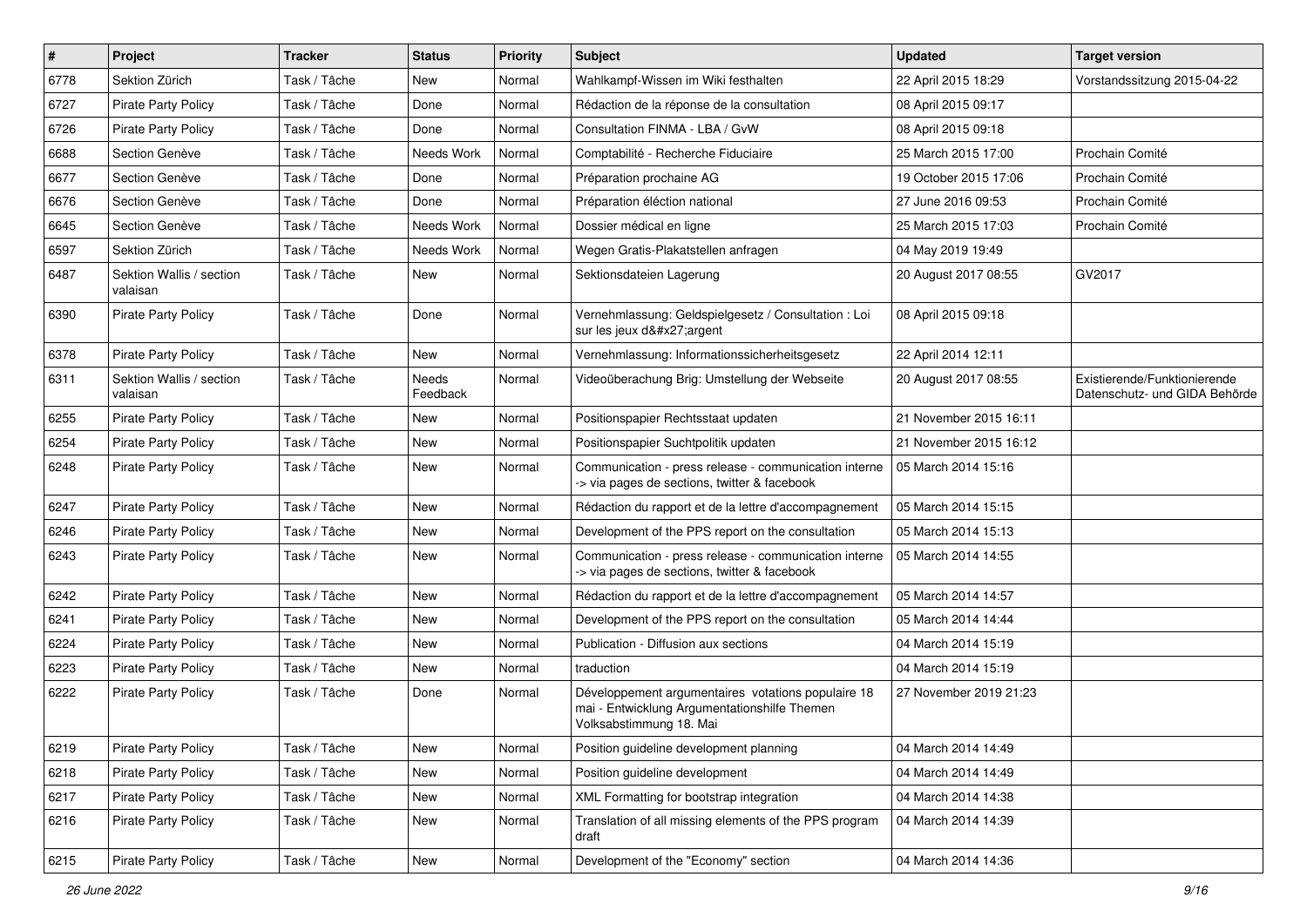| $\sharp$ | Project                              | <b>Tracker</b> | <b>Status</b>        | <b>Priority</b> | Subject                                                                                                                                                                                                                                          | <b>Updated</b>       | <b>Target version</b>                                         |
|----------|--------------------------------------|----------------|----------------------|-----------------|--------------------------------------------------------------------------------------------------------------------------------------------------------------------------------------------------------------------------------------------------|----------------------|---------------------------------------------------------------|
| 6214     | Pirate Party Policy                  | Task / Tâche   | New                  | Normal          | Development of the "Patrimoine Commun" section of<br>PPS Program                                                                                                                                                                                 | 04 March 2014 14:33  |                                                               |
| 6213     | <b>Pirate Party Policy</b>           | Task / Tâche   | New                  | Normal          | Development of the "Environment" section                                                                                                                                                                                                         | 04 March 2014 14:28  |                                                               |
| 6212     | <b>Pirate Party Policy</b>           | Task / Tâche   | <b>New</b>           | Normal          | Development of the "Security" section                                                                                                                                                                                                            | 04 March 2014 14:33  |                                                               |
| 6211     | <b>Pirate Party Policy</b>           | Task / Tâche   | <b>New</b>           | Normal          | Development of the "Etat de droit" section                                                                                                                                                                                                       | 04 March 2014 14:34  |                                                               |
| 6210     | <b>Pirate Party Policy</b>           | Task / Tâche   | New                  | Normal          | Development of the Area verbiage                                                                                                                                                                                                                 | 04 March 2014 14:34  |                                                               |
| 6209     | <b>Pirate Party Policy</b>           | Task / Tâche   | <b>New</b>           | Normal          | PPS Program development                                                                                                                                                                                                                          | 04 March 2014 14:17  |                                                               |
| 6206     | <b>Pirate Party Policy</b>           | Task / Tâche   | Done                 | Normal          | Consultation "Modification loi fédérale sur les systèmes<br>d'information de la Confédération dans le domaine du<br>sport (LSIS)" - Vernehmlassung "Änderung<br>Bundesgesetz über die Informationssysteme des<br>Bundes im Bereich Sport (IBSG)" | 08 April 2015 09:26  |                                                               |
| 6205     | <b>Pirate Party Policy</b>           | Task / Tâche   | <b>New</b>           | Normal          | Development of the PPS report on the consultation                                                                                                                                                                                                | 04 March 2014 13:32  |                                                               |
| 6201     | <b>Pirate Party Policy</b>           | Task / Tâche   | New                  | Normal          | Consultation - Modification du Code des obligations<br>(Droit des raisons de commerce) / Vernehmlassung -<br>Änderung des Obligationenrechts (Firmenrecht)                                                                                       | 04 March 2014 13:21  |                                                               |
| 6197     | <b>Pirate Party Policy</b>           | Task / Tâche   | Offen /<br>Incertain | Normal          | Review currently running iniatives                                                                                                                                                                                                               | 04 March 2014 12:38  |                                                               |
| 6186     | <b>Pirate Party Policy</b>           | Task / Tâche   | Offen /<br>Incertain | Normal          | review decembre 2014                                                                                                                                                                                                                             | 08 April 2015 09:26  |                                                               |
| 6185     | <b>Pirate Party Policy</b>           | Task / Tâche   | Offen /<br>Incertain | Normal          | review novembre 2014                                                                                                                                                                                                                             | 08 April 2015 09:26  |                                                               |
| 6184     | <b>Pirate Party Policy</b>           | Task / Tâche   | Offen /<br>Incertain | Normal          | review octobre 2014                                                                                                                                                                                                                              | 08 April 2015 09:26  |                                                               |
| 6183     | <b>Pirate Party Policy</b>           | Task / Tâche   | Offen /<br>Incertain | Normal          | review septembre 2014                                                                                                                                                                                                                            | 08 April 2015 09:26  |                                                               |
| 6182     | <b>Pirate Party Policy</b>           | Task / Tâche   | Offen /<br>Incertain | Normal          | review august 2014                                                                                                                                                                                                                               | 08 April 2015 09:26  |                                                               |
| 6181     | <b>Pirate Party Policy</b>           | Task / Tâche   | Offen /<br>Incertain | Normal          | review july 2014                                                                                                                                                                                                                                 | 08 April 2015 09:26  |                                                               |
| 6180     | <b>Pirate Party Policy</b>           | Task / Tâche   | Offen /<br>Incertain | Normal          | review june 2014                                                                                                                                                                                                                                 | 08 April 2015 09:26  |                                                               |
| 6179     | Pirate Party Policy                  | Task / Tâche   | Offen /<br>Incertain | Normal          | review may 2014                                                                                                                                                                                                                                  | 08 April 2015 09:26  |                                                               |
| 6177     | <b>Pirate Party Policy</b>           | Task / Tâche   | Offen /<br>Incertain | Normal          | Consultation process review                                                                                                                                                                                                                      | 08 April 2015 09:26  |                                                               |
| 6120     | Sektion Wallis / section<br>valaisan | Task / Tâche   | New                  | Normal          | Website Optimierung                                                                                                                                                                                                                              | 20 August 2017 08:32 | GV2017                                                        |
| 6021     | Sektion Wallis / section<br>valaisan | Task / Tâche   | Needs<br>Feedback    | Normal          | Amtsblatt Wallis: Öffentlich und Gratis                                                                                                                                                                                                          | 20 August 2017 08:34 | Existierende/Funktionierende<br>Datenschutz- und GIDA Behörde |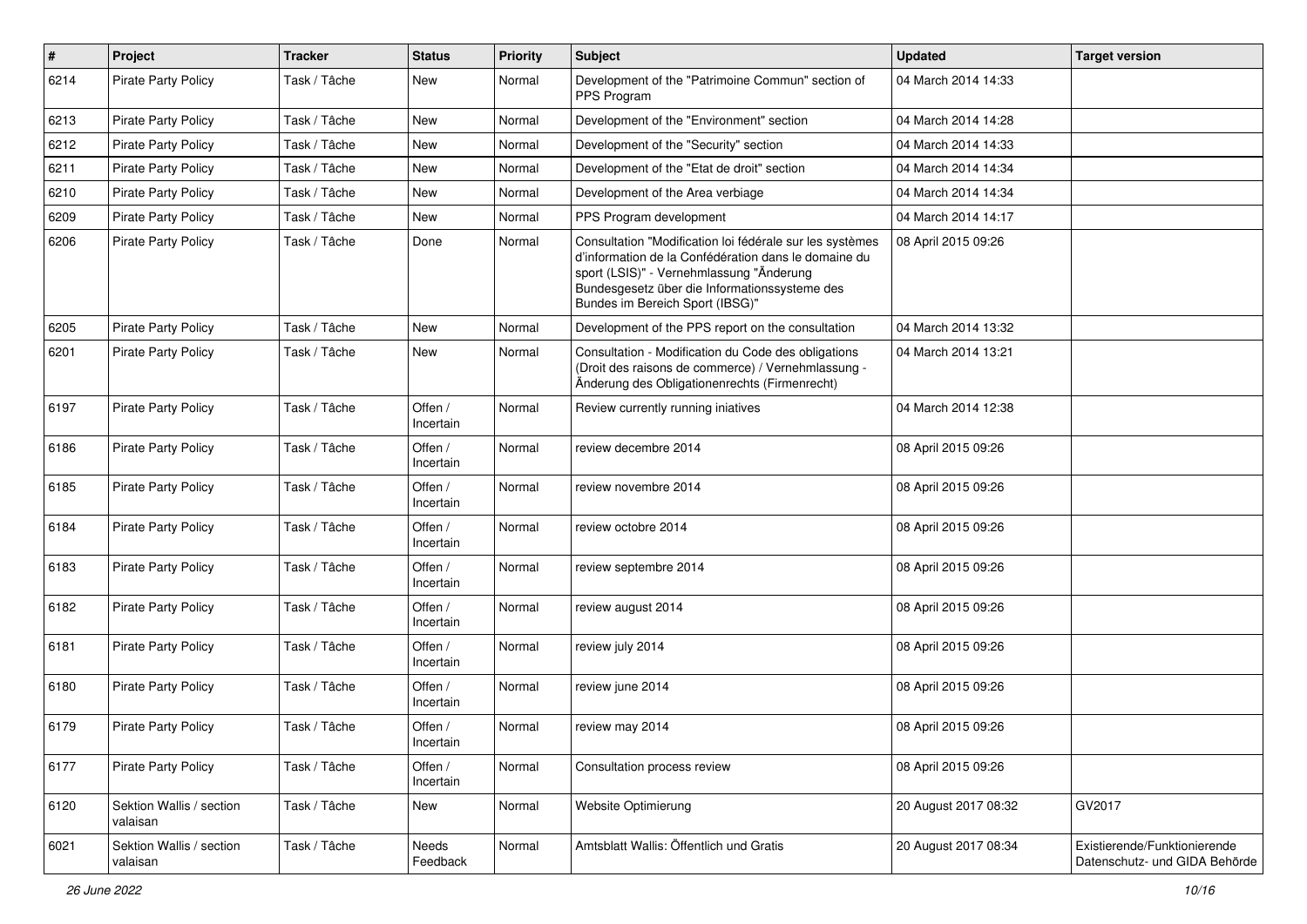| $\sharp$ | Project                              | <b>Tracker</b> | <b>Status</b>     | <b>Priority</b> | <b>Subject</b>                                                        | <b>Updated</b>          | <b>Target version</b> |
|----------|--------------------------------------|----------------|-------------------|-----------------|-----------------------------------------------------------------------|-------------------------|-----------------------|
| 6015     | Stadtsektion Zürich                  | Task / Tâche   | New               | Normal          | Stellungsnahme zu Teilrevision BZO                                    | 04 December 2013 11:14  |                       |
| 5999     | Bezirkssektion Winterthur            | Task / Tâche   | New               | Normal          | Datenschutz von Steuer- und Einwohnerdaten                            | 21 November 2013 20:52  |                       |
| 5915     | Sektion Zürich                       | Task / Tâche   | New               | Normal          | Positionspapier «Laizismus»                                           | 06 November 2014 18:48  |                       |
| 5873     | Sektion Wallis / section<br>valaisan | Task / Tâche   | Tabled            | Normal          | Pi-Vote Zertifikate                                                   | 20 August 2017 08:31    | GV2017                |
| 5870     | Sektion Wallis / section<br>valaisan | Task / Tâche   | Needs Work        | Normal          | Opendata.admin.ch                                                     | 20 August 2017 08:31    | GV2017                |
| 5832     | Stadtsektion Zürich                  | Task / Tâche   | New               | Normal          | Meet the Pirates, Stammtisch Upgrade                                  | 17 September 2013 10:06 |                       |
| 5831     | Stadtsektion Zürich                  | Task / Tâche   | New               | Normal          | Festlegen Vorstand Sitzungen PP Züri                                  | 17 September 2013 09:51 |                       |
| 5830     | Stadtsektion Zürich                  | Task / Tâche   | <b>New</b>        | Normal          | PP Patente                                                            | 17 September 2013 09:51 |                       |
| 5829     | Stadtsektion Zürich                  | Task / Tâche   | New               | Normal          | Who cares?                                                            | 17 September 2013 09:50 |                       |
| 5787     | Bezirkssektion Winterthur            | Task / Tâche   | <b>New</b>        | Normal          | Sparen 14 durchsehen                                                  | 04 September 2013 20:19 | Parley 19             |
| 5664     | Stadtsektion Zürich                  | Task / Tâche   | New               | Normal          | Forum Stadt-Zürich beantragen                                         | 07 August 2013 21:17    |                       |
| 5637     | Pirate Party Policy                  | Task / Tâche   | Done              | Normal          | Korrektur der Uebersetzung der Identite                               | 22 March 2014 17:28     |                       |
| 5517     | Bezirkssektion Winterthur            | Task / Tâche   | Needs Work        | Normal          | O-Ton                                                                 | 13 July 2013 17:39      |                       |
| 5430     | Sektion Wallis / section<br>valaisan | Task / Tâche   | Needs<br>Feedback | Normal          | Einrichtung interne Mailingliste                                      | 20 August 2017 08:31    | GV2017                |
| 5400     | Sektion Wallis / section<br>valaisan | Task / Tâche   | Needs<br>Feedback | Normal          | Dienststelle für Datenschutz und Öffentlichkeitsprinzip               | 20 April 2017 17:36     |                       |
| 5373     | Sektion beider Basel                 | Task / Tâche   | New               | Normal          | Prozess für Spender erstellen/festhalten                              | 12 February 2015 19:15  |                       |
| 5347     | <b>Bezirkssektion Winterthur</b>     | Task / Tâche   | New               | Normal          | Unverschuldet abgewählt                                               | 08 June 2013 15:45      | Parley 17 (13.6.2013) |
| 5346     | <b>Bezirkssektion Winterthur</b>     | Task / Tâche   | New               | Normal          | Holidi                                                                | 08 June 2013 15:47      | Parley 17 (13.6.2013) |
| 5293     | Stadtsektion Zürich                  | Task / Tâche   | New               | Normal          | Lokation nächste fliegende Stammtische festlegen und<br>kommunizieren | 27 May 2013 18:59       | Stammtisch 27.05.2013 |
| 5291     | Stadtsektion Zürich                  | Task / Tâche   | Done              | Normal          | Festlegen von Terminen für die PV                                     | 03 October 2013 20:15   | Stammtisch 27.05.2013 |
| 5275     | Sektion Wallis / section<br>valaisan | Task / Tâche   | Done              | Normal          | Stellungnahme zum Schulgesetz                                         | 20 August 2017 08:57    |                       |
| 5227     | Bezirkssektion Winterthur            | Task / Tâche   | New               | Normal          | Gesamtkostenrechnung Neuhegi                                          | 15 May 2013 20:53       | Parley 16 (6.6.2013)  |
| 5217     | Bezirkssektion Winterthur            | Task / Tâche   | <b>New</b>        | Normal          | Pressemitteilung Stimmparolen                                         | 12 May 2013 19:39       |                       |
| 5068     | <b>Pirate Party Policy</b>           | Task / Tâche   | <b>New</b>        | Normal          | Fehlende Position zu Whistleblowing                                   | 21 November 2015 16:13  |                       |
| 5058     | Pirate Party Policy                  | Task / Tâche   | Needs Work        | Normal          | Positionspapier: Patente                                              | 15 April 2013 14:10     |                       |
| 5043     | Sektion beider Basel                 | Task / Tâche   | Needs Work        | Normal          | Aufgaben Stadtentwicklungspositionspapier                             | 12 February 2015 19:22  |                       |
| 4941     | Pirate Party Policy                  | Task / Tâche   | Done              | Normal          | prostitution                                                          | 30 September 2013 19:23 |                       |
| 4893     | Sektion Wallis / section<br>valaisan | Task / Tâche   | Done              | Normal          | Pflichtenheft Vorstand (2)                                            | 13 December 2014 10:14  |                       |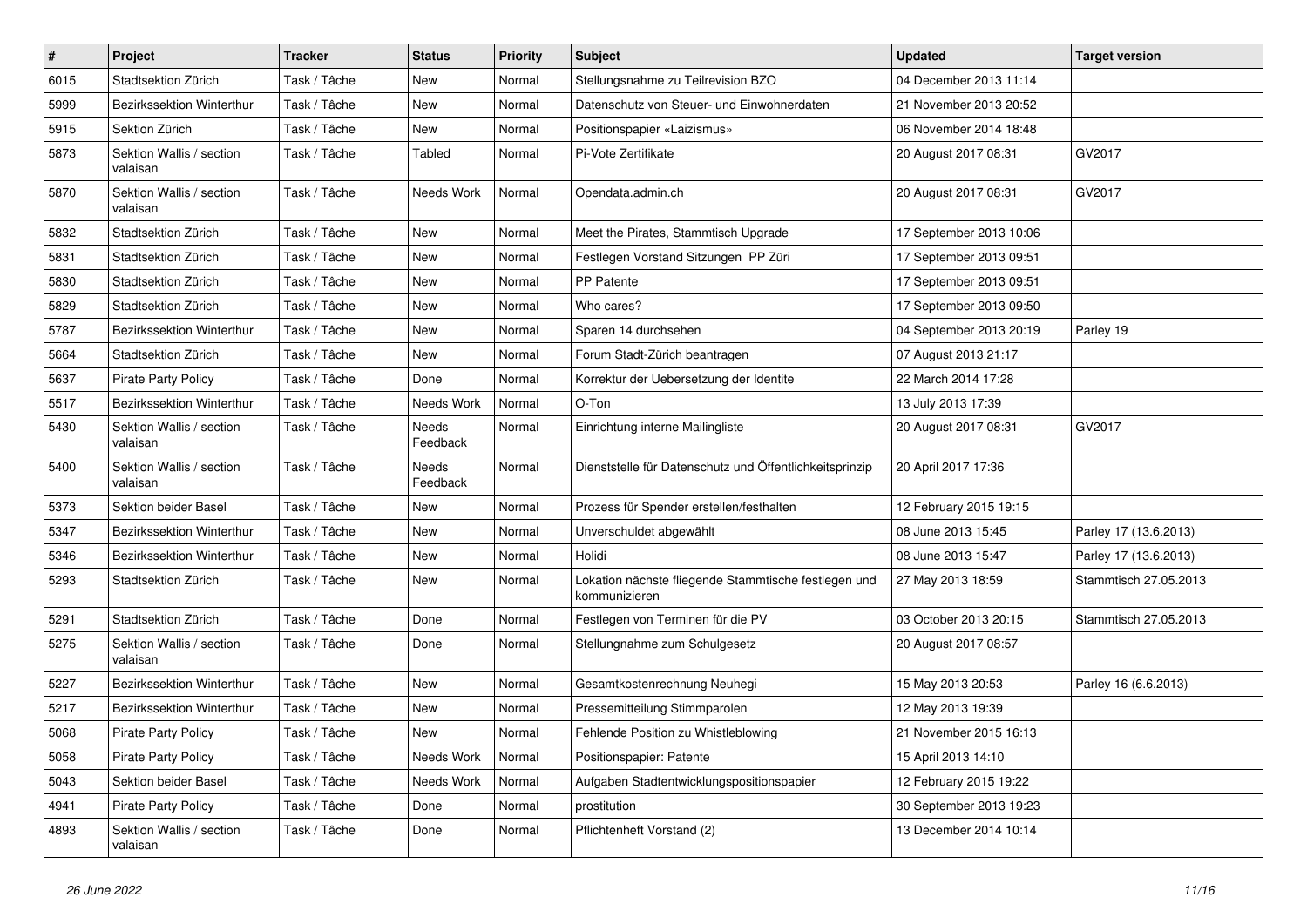| $\#$ | Project                                   | <b>Tracker</b> | <b>Status</b>     | <b>Priority</b> | <b>Subject</b>                                                       | <b>Updated</b>          | <b>Target version</b>                                         |
|------|-------------------------------------------|----------------|-------------------|-----------------|----------------------------------------------------------------------|-------------------------|---------------------------------------------------------------|
| 4746 | <b>Bezirkssektion Winterthur</b>          | Task / Tâche   | Needs Work        | Normal          | Förderung des Innovativen Motorisierten<br>Individualverkehrs (IMIV) | 21 April 2013 00:00     | Parley 13                                                     |
| 4729 | Sektion St. Gallen und beide<br>Appenzell | Task / Tâche   | Done              | Normal          | SSH key für LQFB server                                              | 10 June 2014 19:50      |                                                               |
| 4639 | Sektion Wallis / section<br>valaisan      | Task / Tâche   | Needs Work        | Normal          | pi-Vote Sektionsabstimmungen                                         | 07 July 2014 20:30      |                                                               |
| 4615 | Sektion Wallis / section<br>valaisan      | Task / Tâche   | Needs Work        | Normal          | Stv. Schatzmeister                                                   | 03 September 2014 19:58 |                                                               |
| 4507 | Bezirkssektion Winterthur                 | Task / Tâche   | Needs Work        | Normal          | OpenData: Wem gehört das Datenmaterial                               | 02 May 2013 22:34       |                                                               |
| 4370 | Bezirkssektion Winterthur                 | Task / Tâche   | Needs Work        | Normal          | SalZH kriegt Subventionen                                            | 07 April 2013 15:42     | Parley 15 (2.5.2013)                                          |
| 4362 | <b>Bezirkssektion Winterthur</b>          | Task / Tâche   | Needs Work        | Normal          | Willkür im Baubewilligungsverfahren                                  | 07 April 2013 15:42     | Parley 15 (2.5.2013)                                          |
| 4200 | Bezirkssektion Winterthur                 | Task / Tâche   | Needs Work        | Normal          | Vorstoss Transparenz in der WoV                                      | 07 April 2013 15:41     | Parley 15 (2.5.2013)                                          |
| 4137 | Gruppo Ticino                             | Task / Tâche   | Needs Work        | Normal          | Programma Partito Pirata Ticino                                      | 21 April 2013 00:00     |                                                               |
| 4071 | Gruppo Ticino                             | Task / Tâche   | Needs Work        | Normal          | Traduzione webpage                                                   | 19 April 2013 00:00     |                                                               |
| 4067 | Sektion Wallis / section<br>valaisan      | Task / Tâche   | Needs<br>Feedback | Normal          | Wildtierkameras im Wallis                                            | 20 August 2017 08:33    | Existierende/Funktionierende<br>Datenschutz- und GIDA Behörde |
| 4064 | <b>Bezirkssektion Winterthur</b>          | Task / Tâche   | Needs<br>Feedback | Normal          | Liquid Feedback für die Stadt Winterthur                             | 07 April 2013 15:34     | Parley 15 (2.5.2013)                                          |
| 4058 | Bezirkssektion Winterthur                 | Task / Tâche   | Needs Work        | Normal          | Prüfung der Zuwendungen an Dritte<br>(Sozialdepartement)             | 21 April 2013 00:00     | Parley 11                                                     |
| 4057 | <b>Bezirkssektion Winterthur</b>          | Task / Tâche   | Needs Work        | Normal          | Informatikprojekte prüfen                                            | 21 April 2013 00:00     | Parley 11                                                     |
| 4040 | Sektion St. Gallen und beide<br>Appenzell | Task / Tâche   | Needs Work        | Normal          | Tischwimpel für Stammtisch                                           | 10 June 2014 20:00      |                                                               |
| 3948 | <b>Bezirkssektion Winterthur</b>          | Task / Tâche   | Needs Work        | Normal          | AG Schule und Bildung                                                | 31 July 2013 21:00      | Parley 11                                                     |
| 3947 | Bezirkssektion Winterthur                 | Task / Tâche   | Needs Work        | Normal          | Win.ch Mail                                                          | 21 April 2013 00:00     | Parley 11                                                     |
| 3911 | Bezirkssektion Winterthur                 | Task / Tâche   | Needs Work        | Normal          | Elektronisches Büro in der Stadtverwaltung                           | 21 April 2013 00:00     | Parley 11                                                     |
| 3876 | Bezirkssektion Winterthur                 | Task / Tâche   | Needs Work        | Normal          | Winterthurer Transparenzgesetz                                       | 21 April 2013 00:00     | Parley 11                                                     |
| 3864 | Bezirkssektion Winterthur                 | Task / Tâche   | Needs Work        | Normal          | E-Book Bibliothek DRM                                                | 06 March 2013 18:18     | Parley 13                                                     |
| 3707 | Bezirkssektion Winterthur                 | Task / Tâche   | Needs Work        | Normal          | Beschneidungspraxis in Winterthur                                    | 21 April 2013 00:00     | Parley 11                                                     |
| 3706 | Bezirkssektion Winterthur                 | Task / Tâche   | Needs Work        | Normal          | Notschlafstellen bei der Heilsarmee                                  | 21 April 2013 00:00     | Parley 11                                                     |
| 3568 | Bezirkssektion Winterthur                 | Task / Tâche   | Needs Work        | Normal          | Messung der Schulqualität                                            | 07 April 2013 15:45     |                                                               |
| 3567 | Bezirkssektion Winterthur                 | Task / Tâche   | Needs Work        | Normal          | Open Data                                                            | 26 February 2013 08:12  | Parley 11                                                     |
| 3033 | Sektion St. Gallen und beide<br>Appenzell | Task / Tâche   | Done              | Normal          | Liquid Feedback                                                      | 10 June 2014 20:10      |                                                               |
| 2531 | Pirate Party Policy                       | Task / Tâche   | Needs Work        | Normal          | Gleichstellung                                                       | 20 February 2013 16:39  |                                                               |
| 8024 | Vorstand - Comité PPS                     | Task / Tâche   | Needs Work        | Low             | Verantwortliche & Zugriffsrechte                                     | 01 October 2020 23:07   |                                                               |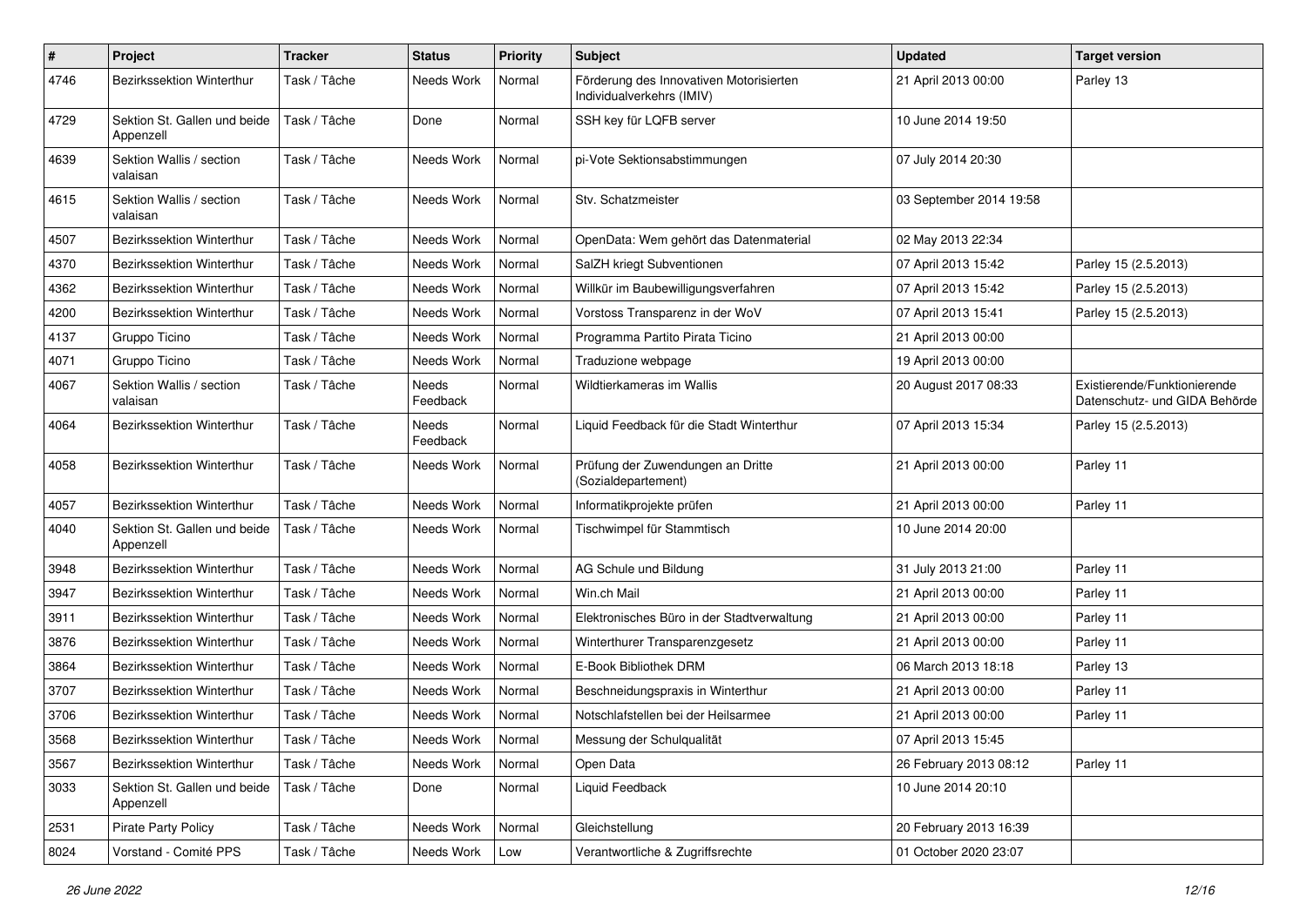| $\#$ | Project                                   | <b>Tracker</b> | <b>Status</b> | <b>Priority</b> | <b>Subject</b>                                                                                    | <b>Updated</b>         | <b>Target version</b>                                         |
|------|-------------------------------------------|----------------|---------------|-----------------|---------------------------------------------------------------------------------------------------|------------------------|---------------------------------------------------------------|
| 5444 | Sektion Wallis / section<br>valaisan      | Task / Tâche   | Needs Work    | Low             | Welcome/Austrittsmail automatisieren                                                              | 20 August 2017 08:56   | GV2017                                                        |
| 5104 | Sektion beider Basel                      | Task / Tâche   | New           | Low             | Automatisierte Verfolgung der Tätigkeiten des Grossrats<br><b>Basel-Stadt</b>                     | 23 April 2015 18:59    |                                                               |
| 5041 | Sektion beider Basel                      | Task / Tâche   | Needs Work    | Low             | Parlaments-Daten automatisch abgreifen lassen                                                     | 23 April 2015 18:59    |                                                               |
| 5014 | Bezirkssektion Winterthur                 | Task / Tâche   | Needs Work    | Low             | Problematik "gebundene Ausgaben"                                                                  | 02 May 2013 22:31      | Parley 15 (2.5.2013)                                          |
| 3865 | Bezirkssektion Winterthur                 | Task / Tâche   | Needs Work    | Low             | Rote Parkplätze in der Altstadt                                                                   | 02 May 2013 22:36      | Parley 11                                                     |
| 3732 | <b>Bezirkssektion Winterthur</b>          | Task / Tâche   | Needs Work    | Low             | Neues Hallenbad                                                                                   | 02 May 2013 22:37      | Parley 15 (2.5.2013)                                          |
| 3716 | Bezirkssektion Winterthur                 | Task / Tâche   | Needs Work    | Low             | Frauenparkplätze                                                                                  | 21 April 2013 00:00    | Parley 11                                                     |
| 3251 | Sektion St. Gallen und beide<br>Appenzell | Task / Tâche   | Done          | Low             | <b>Statistik Skript</b>                                                                           | 10 June 2014 20:06     |                                                               |
| 2891 | Bezirkssektion Winterthur                 | Task / Tâche   | Needs Work    | Low             | Schuldenabbau                                                                                     | 20 April 2013 00:00    |                                                               |
| 2800 | Bezirkssektion Winterthur                 | Task / Tâche   | Done          | Low             | Vorstoss: Verantwortung im Polizeiberuf                                                           | 04 May 2013 22:59      | Parley 3                                                      |
| 8544 | Piratenversammlung /<br>Assemblée Pirate  | Motion         | Tabled        | Normal          | Bereinigung Differenzen Statuten und<br>Versammlungsreglement                                     | 19 March 2022 21:22    | PV 2022.2                                                     |
| 8387 | Digitale Infrastruktur                    | Motion         | Tabled        | Normal          | Konzept E-Mail Adressen                                                                           | 16 February 2020 16:33 |                                                               |
| 8364 | Digitale Infrastruktur                    | Motion         | New           | Normal          | Aufräumen Redmine + OTRS Zugriffe/ Zuständigkeiten                                                | 10 February 2022 15:58 |                                                               |
| 8347 | Digitale Infrastruktur                    | Motion         | New           | Normal          | Roadmap AG DI                                                                                     | 09 May 2020 20:12      |                                                               |
| 7365 | Section Genève                            | Motion         | New           | Normal          | Prise de position pour les votations cantonales du 25<br>septembre 2016                           | 27 June 2016 10:01     |                                                               |
| 7364 | Section Genève                            | Motion         | <b>New</b>    | Normal          | Prise de position pour les votations fédérales du 25<br>septembre 2016                            | 27 June 2016 10:00     |                                                               |
| 6783 | Bezirkssektion Winterthur                 | Motion         | New           | Normal          | Bearbeitung von info@ Mails                                                                       | 17 April 2015 07:52    | 20150423 Stammtisch                                           |
| 6773 | Sektion Zürich                            | Motion         | New           | Normal          | Konstituierung: Aufgabenverteilung im Vorstand                                                    | 03 April 2019 16:02    | Vorstandsitzung 2019-1                                        |
| 6517 | Sektion Wallis / section<br>valaisan      | Motion         | New           | Normal          | Cours de sensibilisation et de protections des données<br>informatiques aux élus du Grand Conseil | 20 August 2017 08:48   | Existierende/Funktionierende<br>Datenschutz- und GIDA Behörde |
| 6455 | Sektion St. Gallen und beide<br>Appenzell | Motion         | New           | Normal          | Strategie: Stadt zuerst stärken?                                                                  | 30 July 2014 15:29     | Vorstand 2014-07-30                                           |
| 5914 | Stadtsektion Zürich                       | Motion         | <b>New</b>    | Normal          | Hilferuf von Mitglied -> Wahlkampfthema                                                           | 13 November 2013 21:08 |                                                               |
| 5869 | Stadtsektion Zürich                       | Motion         | New           | Normal          | Prov. Budget 2014                                                                                 | 03 October 2013 21:41  | PV2013_2                                                      |
| 5868 | Stadtsektion Zürich                       | Motion         | New           | Normal          | Mitgliederbeitrag 2014 festlegen                                                                  | 31 October 2013 21:33  | PV2013_2                                                      |
| 5867 | Stadtsektion Zürich                       | Motion         | New           | Normal          | Gemeinderatswahl Listen gestalten                                                                 | 03 October 2013 21:18  | PV2013_2                                                      |
| 5715 | Bezirkssektion Winterthur                 | Motion         | New           | Normal          | Unterstützung Verein FamilienStärken                                                              | 19 August 2013 16:38   | Parley 19                                                     |
| 5634 | Pirate Party Policy                       | Motion         | New           | Normal          | Weiterentwicklung Rechtsstaatpapier                                                               | 31 July 2013 17:10     |                                                               |
| 5512 | Sektion Wallis / section<br>valaisan      | Motion         | New           | Normal          | CryptoParty                                                                                       | 06 April 2014 23:43    | 20140414 Mumblemeeting                                        |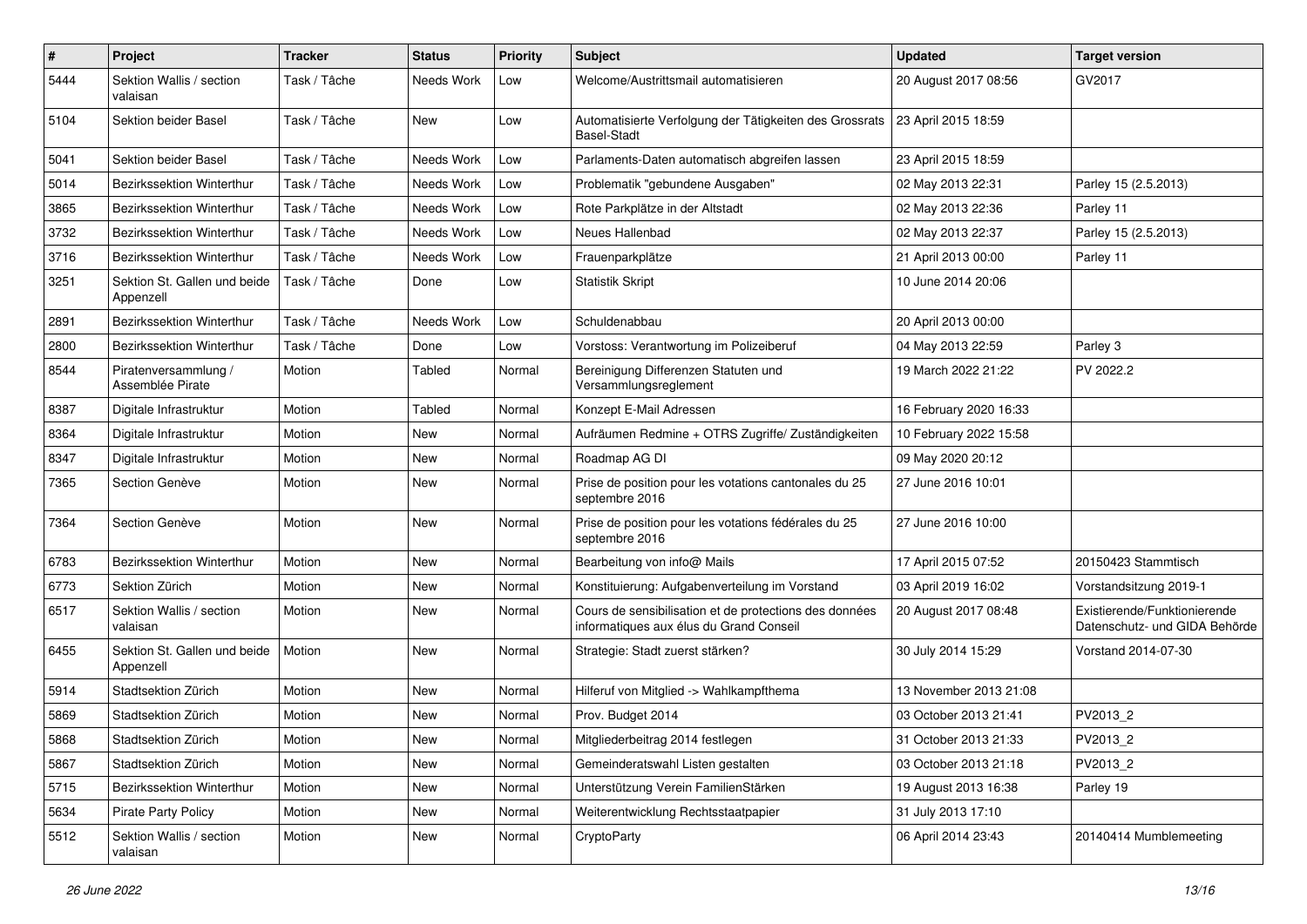| $\sharp$ | Project                                   | <b>Tracker</b>              | <b>Status</b>        | <b>Priority</b> | <b>Subject</b>                                                                                                                                  | <b>Updated</b>      | <b>Target version</b> |
|----------|-------------------------------------------|-----------------------------|----------------------|-----------------|-------------------------------------------------------------------------------------------------------------------------------------------------|---------------------|-----------------------|
| 8557     | Digitale Infrastruktur                    | Motion                      | <b>New</b>           | Low             | Twitter Mastodon sync service                                                                                                                   | 05 April 2022 17:54 |                       |
| 6170     | <b>Pirate Party Policy</b>                | Motion for ballot<br>voting | Offen /<br>Incertain | Normal          | Prises de positions pour les votations populaires du 3<br>mars 2015 - Parolenfassung treffend die<br>Volksabsgimmung der 3. märz 2015           | 04 March 2014 10:38 |                       |
| 6169     | Pirate Party Policy                       | Motion for ballot<br>voting | Offen /<br>Incertain | Normal          | Prises de positions pour les votations populaires du 30<br>novembre 2014 - Parolenfassung treffend die<br>Volksabsgimmung der 30. november 2014 | 04 March 2014 10:37 |                       |
| 6168     | <b>Pirate Party Policy</b>                | Motion for ballot<br>voting | Offen /<br>Incertain | Normal          | Prises de positions pour les votations populaires du 28<br>septembre 2014 - Parolenfassung treffend die<br>Volksabsgimmung der 28. september    | 04 March 2014 10:35 |                       |
| 6391     | Sektion St. Gallen und beide<br>Appenzell | Todo / A Faire              | Done                 | Urgent          | Kreisrichterkandidat suchen                                                                                                                     | 10 June 2014 19:25  | Vorstand 2014-06-101  |
| 6414     | Sektion St. Gallen und beide<br>Appenzell | Todo / A Faire              | Needs<br>Feedback    | High            | Kantonsratswahlen                                                                                                                               | 30 July 2014 15:28  | Vorstand 2014-07-30   |
| 4193     | Sektion St. Gallen und beide<br>Appenzell | Todo / A Faire              | Needs Work           | High            | Dauerticket Flaschenpost                                                                                                                        | 09 May 2014 18:35   |                       |
| 6456     | Sektion St. Gallen und beide<br>Appenzell | Todo / A Faire              | <b>New</b>           | Normal          | Bitcoin für Sektionsspenden                                                                                                                     | 10 June 2014 19:55  |                       |
| 6454     | Sektion St. Gallen und beide<br>Appenzell | Todo / A Faire              | <b>New</b>           | Normal          | Überwacht die Überwacher                                                                                                                        | 30 July 2014 15:31  | Vorstand 2014-07-30   |
| 6413     | Sektion St. Gallen und beide<br>Appenzell | Todo / A Faire              | New                  | Normal          | Adhocracy testen und ggf. implementieren                                                                                                        | 30 July 2014 15:30  | Vorstand next         |
| 6412     | Sektion St. Gallen und beide<br>Appenzell | Todo / A Faire              | New                  | Normal          | Mumblerechte                                                                                                                                    | 10 June 2014 18:53  | Vorstand next         |
| 6411     | Sektion St. Gallen und beide<br>Appenzell | Todo / A Faire              | <b>New</b>           | Normal          | Postadresse zu mir                                                                                                                              | 30 July 2014 15:32  | Vorstand 2014-07-30   |
| 6410     | Sektion St. Gallen und beide<br>Appenzell | Todo / A Faire              | <b>New</b>           | Normal          | Mailinglisten                                                                                                                                   | 10 June 2014 19:28  | Vorstand 2014-06-101  |
| 6408     | Sektion St. Gallen und beide<br>Appenzell | Todo / A Faire              | New                  | Normal          | Flaschenpost ausserordentliche PV                                                                                                               | 30 July 2014 15:34  |                       |
| 6406     | Sektion St. Gallen und beide<br>Appenzell | Todo / A Faire              | Done                 | Normal          | Kontaktdaten etc an Vorstand CH senden                                                                                                          | 10 June 2014 19:26  | Vorstand 2014-06-101  |
| 6402     | Sektion St. Gallen und beide<br>Appenzell | Todo / A Faire              | Needs<br>Feedback    | Normal          | Rechte organisieren                                                                                                                             | 30 July 2014 19:23  |                       |
| 6351     | Sektion St. Gallen und beide<br>Appenzell | Todo / A Faire              | <b>New</b>           | Normal          | Widerspruch Cablecom                                                                                                                            | 05 April 2014 18:37 |                       |
| 6324     | Sektion St. Gallen und beide<br>Appenzell | Todo / A Faire              | New                  | Normal          | Steuererklärung 2013                                                                                                                            | 30 July 2014 15:35  | Vorstand 2014-07-30   |
| 6276     | Sektion St. Gallen und beide<br>Appenzell | Todo / A Faire              | Needs Work           | Normal          | Konseguenzen aus Beschlüssen der nationalen PV                                                                                                  | 30 July 2014 15:33  |                       |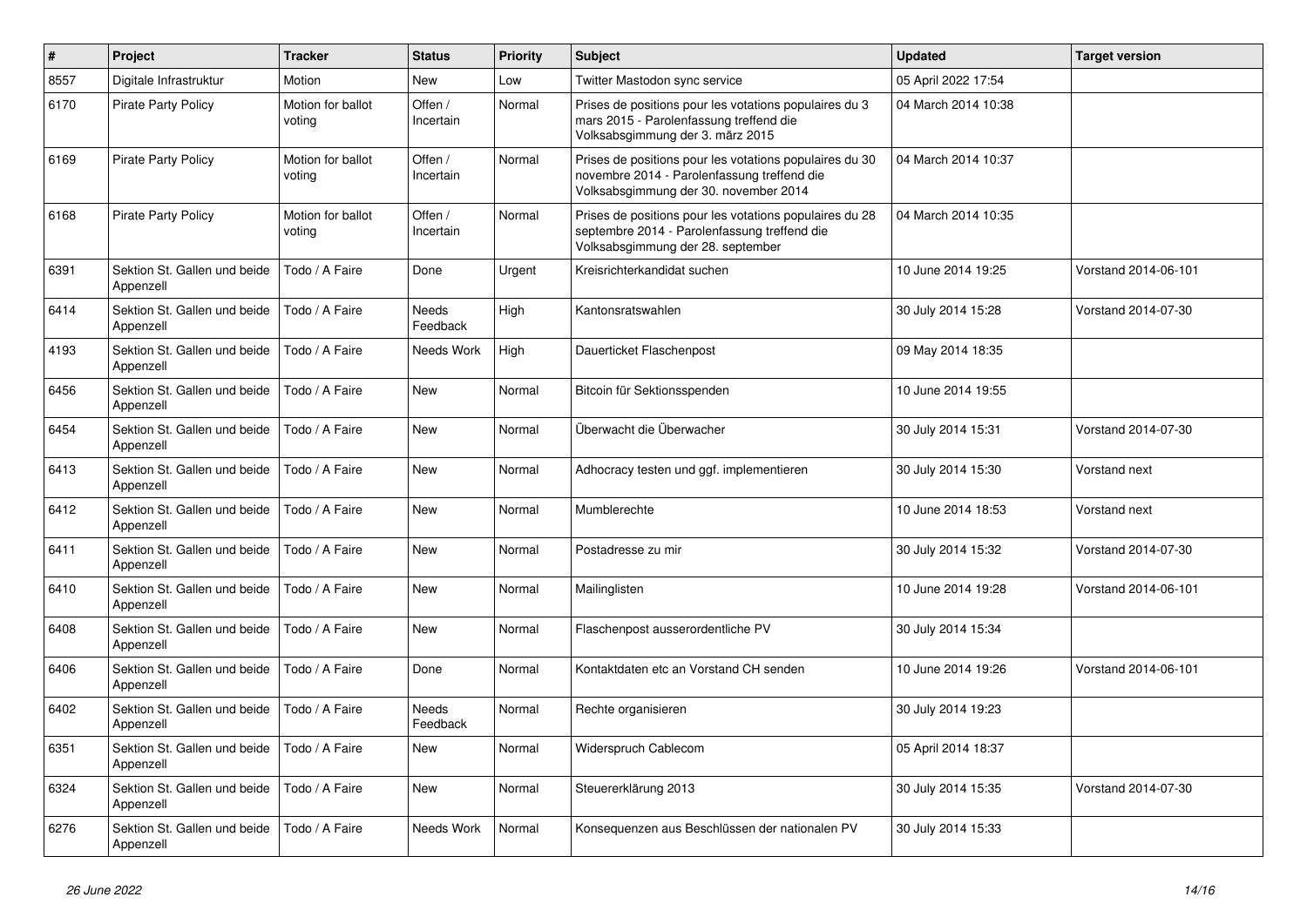| $\#$ | Project                                   | <b>Tracker</b>       | <b>Status</b>        | <b>Priority</b> | <b>Subject</b>                                                                                                 | <b>Updated</b>         | <b>Target version</b>       |
|------|-------------------------------------------|----------------------|----------------------|-----------------|----------------------------------------------------------------------------------------------------------------|------------------------|-----------------------------|
| 6175 | <b>Pirate Party Policy</b>                | Todo / A Faire       | Offen /<br>Incertain | Normal          | Consultation domaine internet - press release<br>development                                                   | 04 March 2014 11:15    |                             |
| 6174 | <b>Pirate Party Policy</b>                | Todo / A Faire       | Offen /<br>Incertain | Normal          | Development of the PPS report on the consultation                                                              | 04 March 2014 11:10    |                             |
| 6173 | <b>Pirate Party Policy</b>                | Todo / A Faire       | Offen /<br>Incertain | Normal          | Consultation internet domain - call for contribution                                                           | 04 March 2014 11:07    |                             |
| 6172 | <b>Pirate Party Policy</b>                | Todo / A Faire       | Offen /<br>Incertain | Normal          | Reading material review                                                                                        | 04 March 2014 11:00    |                             |
| 6171 | <b>Pirate Party Policy</b>                | Todo / A Faire       | Offen /<br>Incertain | Normal          | Consultation domaine internet                                                                                  | 04 March 2014 11:13    |                             |
| 5699 | Sektion St. Gallen und beide<br>Appenzell | Todo / A Faire       | Needs Work           | Normal          | Krypto-Party                                                                                                   | 30 July 2014 15:32     | Vorstand 2014-07-30         |
| 5640 | Sektion St. Gallen und beide<br>Appenzell | Todo / A Faire       | Done                 | Normal          | Mehr Kommunikationssicherheit                                                                                  | 10 June 2014 13:53     |                             |
| 5022 | Sektion St. Gallen und beide<br>Appenzell | Todo / A Faire       | Done                 | Normal          | Mandatsabgabe                                                                                                  | 10 June 2014 19:49     |                             |
| 4645 | Sektion St. Gallen und beide<br>Appenzell | Todo / A Faire       | Needs Work           | Normal          | Piratenspiel                                                                                                   | 21 October 2013 14:49  |                             |
| 4644 | Sektion St. Gallen und beide<br>Appenzell | Todo / A Faire       | Needs Work           | Normal          | PiratenSG App entwickeln                                                                                       | 21 October 2013 14:49  |                             |
| 4537 | Sektion St. Gallen und beide<br>Appenzell | Todo / A Faire       | Needs Work           | Normal          | Spenden veröffentlichen                                                                                        | 09 February 2013 10:47 |                             |
| 4529 | Sektion St. Gallen und beide<br>Appenzell | Todo / A Faire       | Needs Work           | Normal          | Dauerticket: Wahlen- / Abstimmungsparolen                                                                      | 09 May 2014 18:35      |                             |
| 4339 | Sektion St. Gallen und beide<br>Appenzell | Todo / A Faire       | Done                 | Normal          | Überarbeitung der Statuten                                                                                     | 09 May 2014 18:35      |                             |
| 4290 | Sektion St. Gallen und beide<br>Appenzell | Todo / A Faire       | Needs Work           | Normal          | Dauerticket Strategie/Ziele                                                                                    | 10 June 2014 19:55     | Vorstand next               |
| 3314 | Sektion St. Gallen und beide<br>Appenzell | Todo / A Faire       | Done                 | Normal          | Veranstaltung für Neumitglieder                                                                                | 10 June 2014 20:02     |                             |
| 3146 | Sektion St. Gallen und beide<br>Appenzell | Todo / A Faire       | Needs Work           | Normal          | Jugendparlament - Workshop Vorschläge                                                                          | 07 May 2014 20:22      |                             |
| 3077 | Sektion St. Gallen und beide<br>Appenzell | Todo / A Faire       | Needs Work           | Normal          | Allgemeiner Flyer - Piraten SG AR Al                                                                           | 07 May 2014 15:12      |                             |
| 8461 | Sektion Bern                              | Beschluss / Décision | New                  | Urgent          | Mitfinanzierung der Abstimmungskampagne gegen das<br>E-ID Gesetz                                               | 16 February 2021 15:17 |                             |
| 8452 | Vorstand - Comité PPS                     | Beschluss / Décision | <b>New</b>           | High            | Beschlüsse E-ID Abstimmungskampf                                                                               | 26 November 2020 08:39 | Vorstandssitzung 2020 11 10 |
| 7923 | <b>Section Vaud</b>                       | Beschluss / Décision | New                  | High            | Objet de votation 13.09.2018: Pour la souveraineté<br>alimentaire. L'agriculture nous concerne toutes et tous. | 28 November 2018 22:39 |                             |